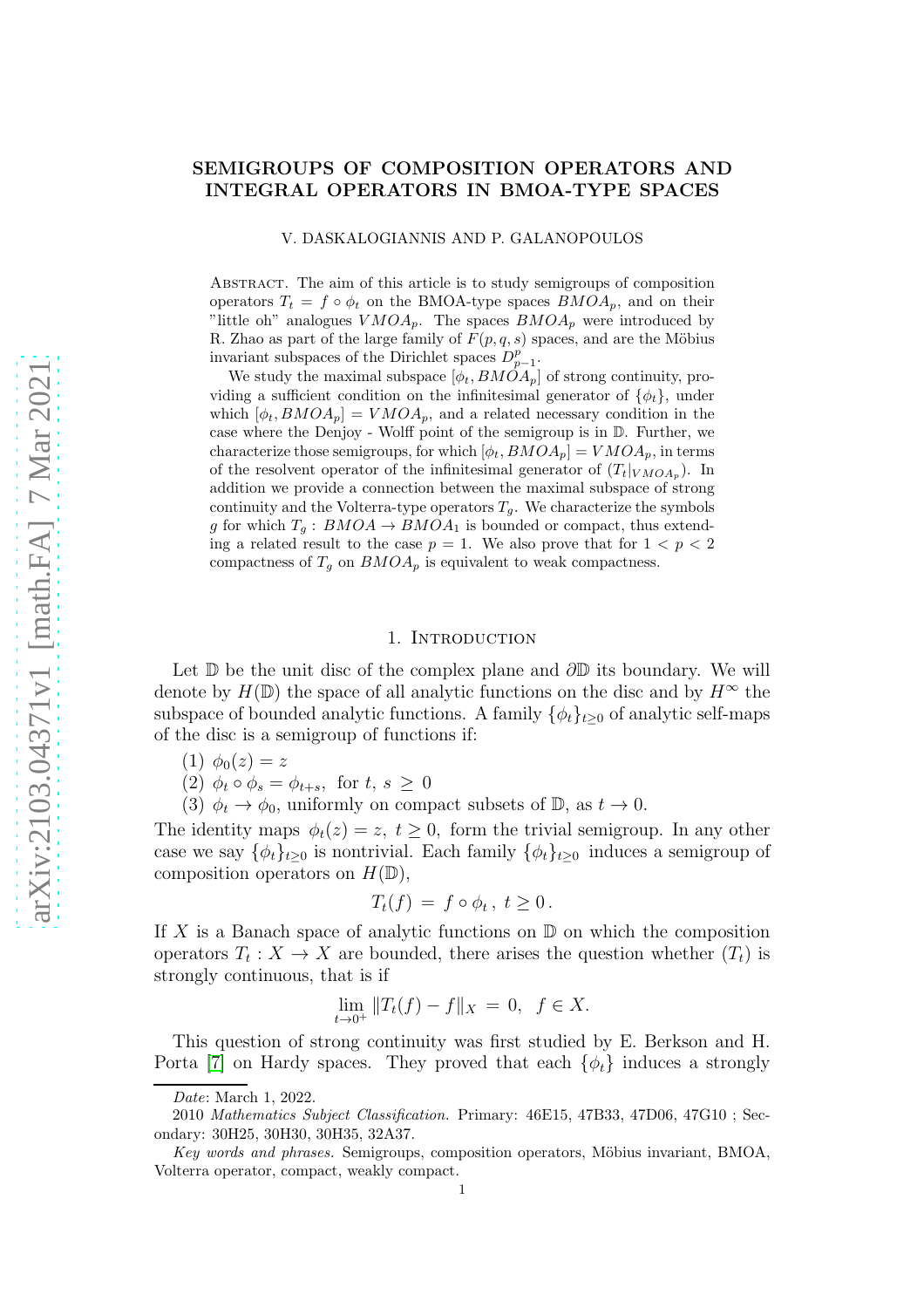continuous composition semigroup  $(T_t)$  on each Hardy space  $H^p$ ,  $1 \leq p < \infty$ . Several other authors studied the question on classical spaces of analytic functions, in particular on Bergman spaces, the Dirichlet space, the space BMOA and the Bloch space among others.

This article studies strong continuity of composition semigroups in the family of spaces  $BMOA_p$ ,  $1 \leq p < \infty$ . When  $p \geq 2$  it is immediate that every semigroup  $\{\phi_t\}$  induces a semigroup  $(T_t)$  of bounded composition operators on  $BMOA_p$ . We show that the same is true in the non-obvious case  $1 \leq p < 2$ and also for  $VMOA_p$ . We then study the maximal subspace  $[\phi_t, BMOA_p]$  of strong continuity on these spaces. We show that  $[\phi_t, BMOA_p] \subsetneq BMOA_p$  for nontrivial  $\{\phi_t\}$  and provide conditions under which  $[\phi_t, BMOA_p] = VMOA_p$ . We also consider Volterra-type operators  $T<sub>q</sub>$  on the above spaces and characterize the symbols g for which  $T_g : BMOA \to BMOA_1$  is bounded or compact, extending a result from [\[38\]](#page-24-0) to the case  $p = 1$ . The key point for proving this extension is the use of the Garsia norm for functions in BMOA. Finally we prove that for  $1 < p < 2$  compactness of  $T_q$  on  $BMOA_p$  is equivalent to its weak compactness, and find a connection between the maximal subspace of strong continuity and the mapping properties of  $T_{\gamma}$  for a specific symbol  $\gamma$ determined by the inducing semigroup.

#### 2. Background and Main Results

2.1. The spaces  $BMOA_p$ . Let  $0 < p < \infty$ . A function  $f \in H(\mathbb{D})$  belongs to the space  $BMOA_p$  if

(2.1) 
$$
\sup_{a \in \mathbb{D}} \int_{\mathbb{D}} |f'(z)|^p (1 - |z|^2)^{p-2} (1 - |\varphi_a(z)|^2) dm(z) < \infty,
$$

where  $\varphi_a(z) = \frac{a-z}{1-\bar{a}z}$ ,  $a \in \mathbb{D}$ , are the Möbius automorphisms of the disc and  $dm(z) = rdr d\theta/\pi$  is the normalized Lebesgue area measure of D. The subspace  $VMOA_p$  contains those f for which

(2.2) 
$$
\lim_{|a| \to 1} \int_{\mathbb{D}} |f'(z)|^p (1 - |z|^2)^{p-2} (1 - |\varphi_a(z)|^2) dm(z) = 0.
$$

The spaces  $BMOA_p$  are part of the large family of spaces  $F(p, q, s)$  intro-duced by R. Zhao in [\[39\]](#page-24-1). An  $f \in H(\mathbb{D})$  is in  $F(p,q,s)$  if

$$
\sup_{a \in \mathbb{D}} \int_{\mathbb{D}} |f'(z)|^p (1-|z|^2)^q (1-|\varphi_a(z)|^2)^s dm(z) < \infty,
$$

and  $f \in F_0(p,q,s)$  if the above integral tends to 0 as  $|a| \to 1$ . The parameters are  $p > 0$ ,  $q > -2$ ,  $s > 0$ , and the spaces are nontrivial when  $q + s > -1$ . These spaces were further studied by J. Rättyä in [\[26\]](#page-24-2).

Clearly

$$
BMOA_p \equiv F(p, p-2, 1)
$$
 and  $VMOA_p \equiv F_0(p, p-2, 1)$ ,

and the value  $p = 2$  corresponds to the classical spaces  $BMOA$  and  $VMOA$ .

We recount some basic properties of  $BMOA_p$  most of which can be found in [\[39\]](#page-24-1). For  $p \geq 1$ ,  $BMOA_p$  equipped with the norm defined by

$$
(2.3) \quad ||f||_{BMOA_p}^p = |f(0)|^p + \sup_{a \in \mathbb{D}} \int_{\mathbb{D}} |f'(z)|^p (1 - |z|^2)^{p-2} (1 - |\varphi_a(z)|^2) \, dm(z)
$$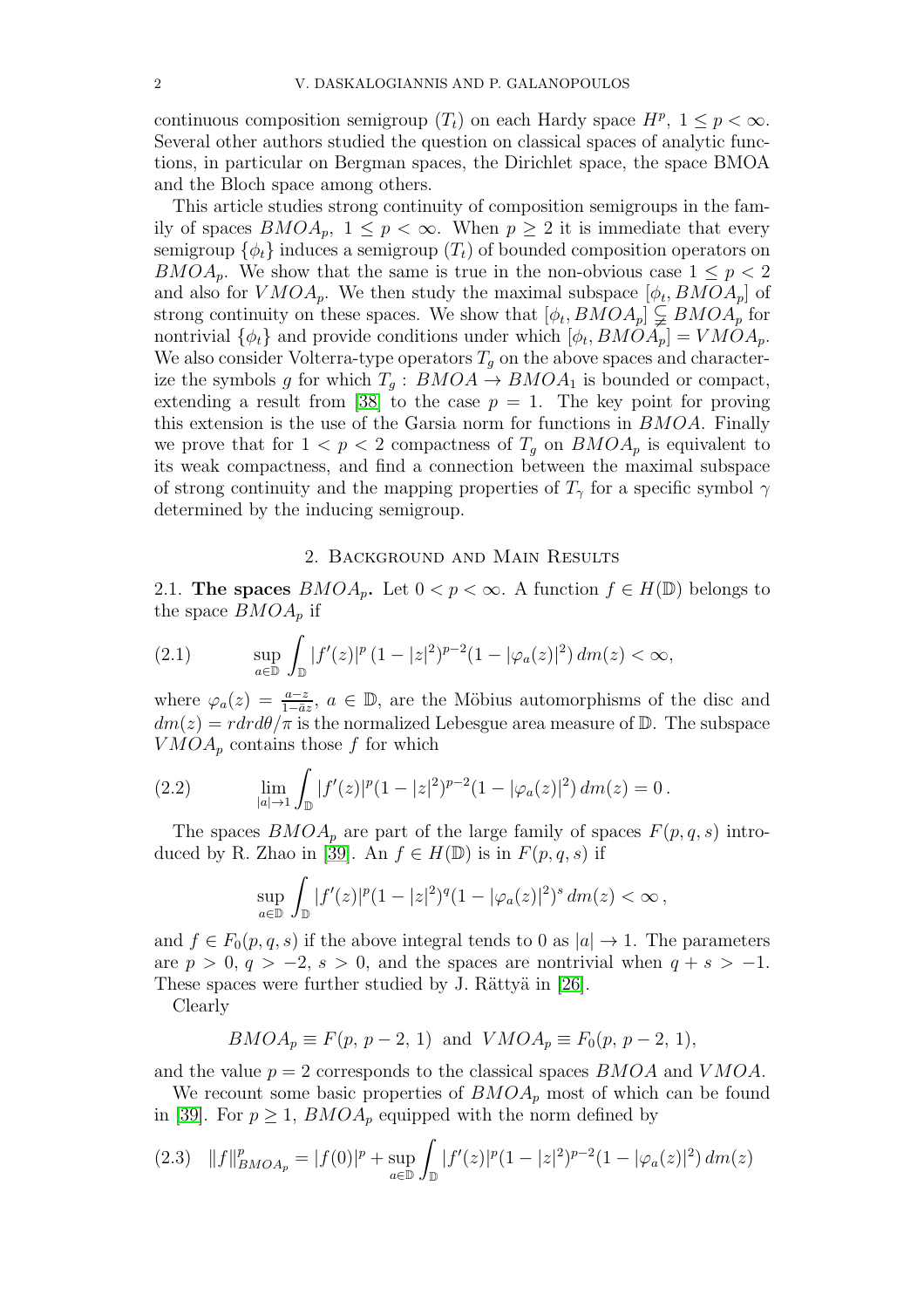is a Banach space, with  $VMOA_p$  being the closure of the polynomials in  $BMOA_p$ . The identity

<span id="page-2-0"></span>
$$
1 - |\varphi_a(z)|^2 = |\varphi'_a(z)| (1 - |z|^2), \quad a, z \in \mathbb{D},
$$

and a change of variables  $z = \varphi_a(w)$  gives

(2.4) 
$$
||f||_{BMOA_p}^p = |f(0)|^p + \sup_{a \in \mathbb{D}} ||f \circ \varphi_a - f(a)||_{D_{p-1}^p}^p.
$$

where

$$
||f||_{D_{p-1}^p}^p = |f(0)|^p + \int_{\mathbb{D}} |f'(z)|^p (1-|z|^2)^{p-1} dm(z)
$$

is a norm defining the Dirichlet spaces  $D_n^p$  $P_{p-1}^p := \{f \in H(\mathbb{D}) : ||f||_{D_{p-1}^p} < \infty\}.$ Thus [\(2.4\)](#page-2-0) says that  $f \in BMOA_p$  if and only if the set of hyperbolic translates

$$
\{f \circ \varphi_a - f(a) : a \in \mathbb{D}\}
$$

is bounded in  $D_p^p$  $_{p-1}^p$ , i.e.  $BMOA_p$  is the Möbius invariant version of  $D_p^p$  $_{p-1}^p$ . For more information on  $D_p^p$  $_{p-1}^{p}$  see [\[14\]](#page-23-1), [\[33\]](#page-24-3).

It is to be noticed at this point that the spaces  $D_{p-1}^p$  and  $BMOA_p$  are part of the larger families of spaces  $D^p_\mu$  and their Möbius invariant subspaces  $M(D^p_\mu)$ respectively, which were studied by M. D. Contreras, S. Díaz-Madrigal and D. Vukotić in [\[11\]](#page-23-2). Specifically, given a positive Borel measure  $\mu$  on  $\mathbb D$  consider the Dirichlet-type spaces

$$
D_{\mu}^{p} = \{ f \in H(\mathbb{D}) : \int_{\mathbb{D}} |f'(z)|^{p} d\mu(z) < \infty \}
$$

and their Mobius invariant versions

$$
M(D_{\mu}^p) = \{ f \in D_{\mu}^p : \sup_{a \in \mathbb{D}} \int_{\mathbb{D}} |(f \circ \varphi_a)'(z)|^p \, d\mu(z) < \infty \},
$$

along with the little-oh spaces  $M_0(D_\mu^p)$  containing those f for which

$$
\lim_{|a|\to 1}\int_{\mathbb{D}}|(f\circ\varphi_a)'(z)|^p\,d\mu(z)=0.
$$

The choice  $d\mu(z) = (1 - |z|^2)^{p-1} dm(z)$  gives  $D_{p-1}^p = D_{\mu}^p$ , and then

 $BMOA_p = M(D^p_\mu)$  and  $VMOA_p = M_0(D^p_\mu)$ .

Even though there is no inclusion relation between  $D_{p-1}^p$  and  $D_q^q$  $_{q-1}^{q}$  for  $p \neq q$ , their Möbius invariant subspaces  $BMOA_p$  form a chain that increases in size with p, [\[39\]](#page-24-1). If  $0 < p < q < \infty$  then

$$
BMOA_p \subsetneq BMOA_q \subsetneq \mathcal{B},
$$

where B is the Bloch space of  $f \in H(\mathbb{D})$  with  $\sup(1-|z|^2)|f'(z)| < \infty$ . An z∈D analogous containment relation is valid for  $VMOA_p$ . For the sake of completeness we prove the following lemma which can also be proved using the closed graph theorem.

**Lemma 1.** (1) For each  $0 < q < \infty$  there is a constant  $C = C_q$  such that  $||f||_{\mathcal{B}} \leq C||f||_{BMOA_q}$ , for all  $f \in BMOA_q$ .

(2) For each pair  $(p, q)$  with  $0 < p < q < \infty$  there is a constant  $C = C_{p,q}$ such that  $||f||_{BMOA_q} \leq C||f||_{BMOA_p}$ , for all  $f \in BMOA_p$ .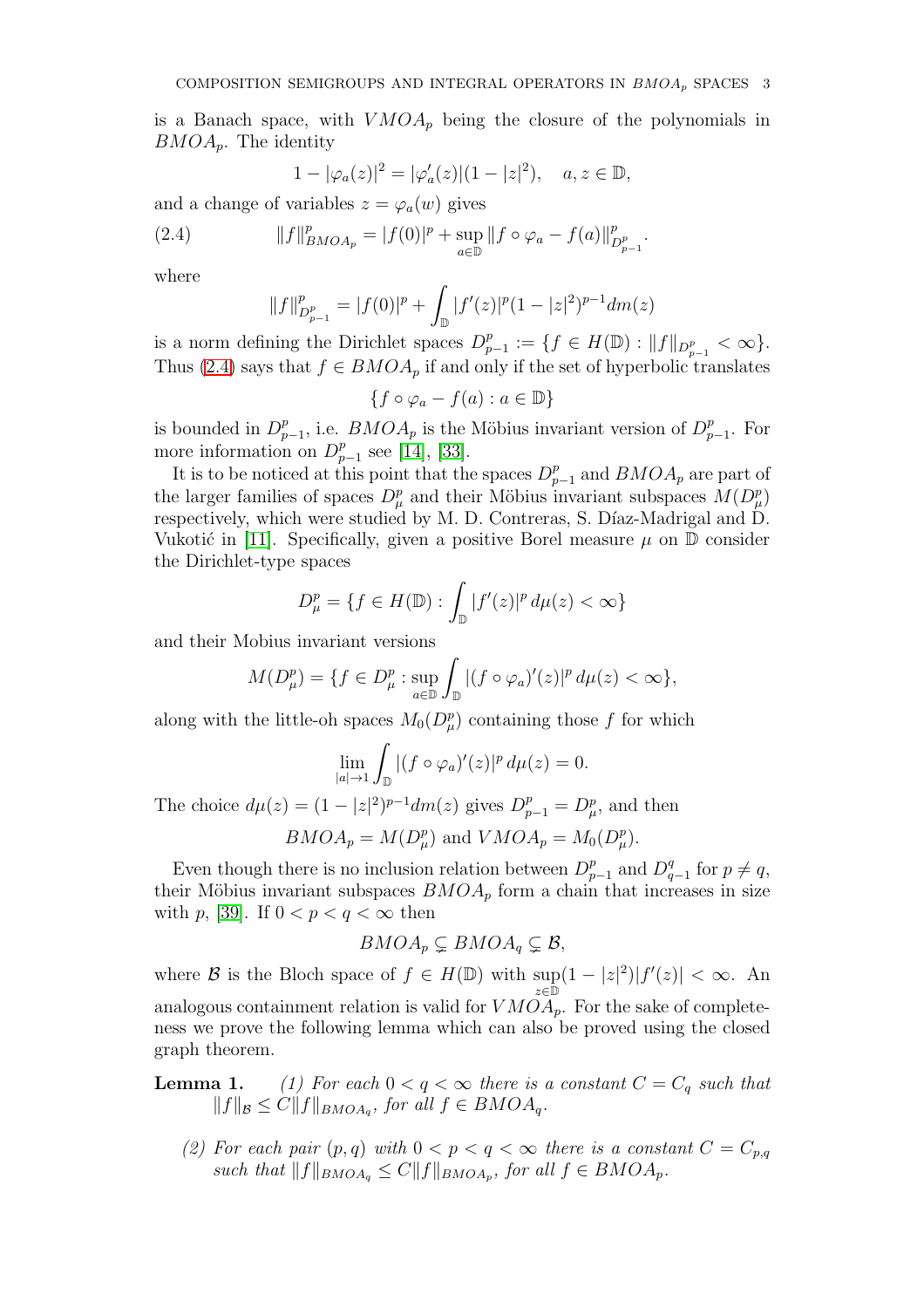*Proof.* (1) For  $f \in BMOA_q$  and  $a \in \mathbb{D}$  let

$$
I(f,q,a) = \int_{\mathbb{D}} |f'(z)|^q (1-|z|^2)^{q-2} (1-|\varphi_a(z)|^2) dm(z).
$$

According to [\[39,](#page-24-1) Lemma 2.9] there is a constant  $K_q$  such that

$$
|f'(a)|^q (1-|a|^2)^q \le K_q I(f,q,a),
$$

for all  $a \in \mathbb{D}$ . Thus we have

$$
(|f(0)| + |f'(a)|(1 - |a|^2))^q \le 2^q (|f(0)|^q + |f'(a)|^q (1 - |a|^2)^q)
$$
  
\n
$$
\le 2^q (|f(0)|^q + K_q I(f, q, a))
$$
  
\n
$$
\le 2^q \max\{1, K_q\} (|f(0)|^q + I(f, q, a))
$$
  
\n
$$
\le K'_q ||f||_{BMOA_q}^q,
$$

and taking the sup on a of the quantity in left hand side, we have the desired inequality with  $C_q = (K'_q)^{1/q}$ .

(2) Let  $f \in BMOA_p$  then for  $I(f, q, a)$  as defined above we have

$$
I(f, q, a) = \int_{\mathbb{D}} \left( (1 - |z|^2) |f'(z)| \right)^p \left( (1 - |z|^2) |f'(z)| \right)^{q-p} \frac{(1 - |\varphi_a(z)|^2)}{(1 - |z|^2)^2} dm(z)
$$
  
\n
$$
\leq \sup_{z \in \mathbb{D}} \left( (1 - |z|^2) |f'(z)| \right)^{q-p} \int_{\mathbb{D}} |f'(z)|^p (1 - |z|^2)^p \frac{(1 - |\varphi_a(z)|^2)}{(1 - |z|^2)^2} dm(z)
$$
  
\n
$$
\leq \|f\|_{\mathcal{B}}^{q-p} \int_{\mathbb{D}} |f'(z)|^p (1 - |z|^2)^{p-2} (1 - |\varphi_a(z)|^2) dm(z)
$$
  
\n
$$
\leq \|f\|_{\mathcal{B}}^{q-p} \|f\|_{BMOA_p}^p
$$
  
\n
$$
\leq C^{q-p} \|f\|_{BMOA_p}^{q-p} \|f\|_{BMOA_p}^p,
$$
 (by using (i))  
\n
$$
= C^{q-p} \|f\|_{BMOA_p}^q.
$$

Thus

$$
||f||_{BMOA_q}^p = (|f(0)|^q + \sup_{a \in \mathbb{D}} I(f, q, a))^{p/q}
$$
  
\n
$$
\leq 2^{p/q} (|f(0)|^p + \sup_{a \in \mathbb{D}} I(f, q, a)^{p/q})
$$
  
\n
$$
\leq 2^{p/q} (||f||_{BMOA_p}^p + (C^{q-p}||f||_{BMOA_p}^q)^{p/q})
$$
  
\n
$$
= 2^{p/q} (1 + C^{\frac{(q-p)p}{q}})||f||_{BMOA_p}^p,
$$

. — Профессор — Профессор — Профессор — Профессор — Профессор — Профессор — Профессор — Профессор — Профессор <br>В профессор — Профессор — Профессор — Профессор — Профессор — Профессор — Профессор — Профессор — Профессор —

and the conclusion follows with  $C_{p,q} = (2^{p/q}(1+C^{\frac{(q-p)p}{q}}))^{1/q}$ 

Since  $H^{\infty} \subset BMOA = BMOA_2$  it follows that  $H^{\infty} \subset BMOA_p$  for  $p \geq 2$ , but this containment is no longer true for  $1 \leq p < 2$ . In fact it is shown in [\[20,](#page-23-3) Proposition A (7)] and [\[26,](#page-24-2) Theorem 2.3.4] that the disc algebra  $A$  is not contained in  $BMOA_p$  for  $p < 2$ .

Yet another description of the spaces  $BMOA<sub>n</sub>$  is in terms of Carleson measures. Recall that a positive measure  $\mu$  on  $\mathbb D$  is a Carleson measure if

<span id="page-3-0"></span>(2.5) 
$$
\|\mu\|_{CM} = \sup_{I \subset \partial \mathbb{D}} \frac{\mu(S(I))}{|I|} < \infty,
$$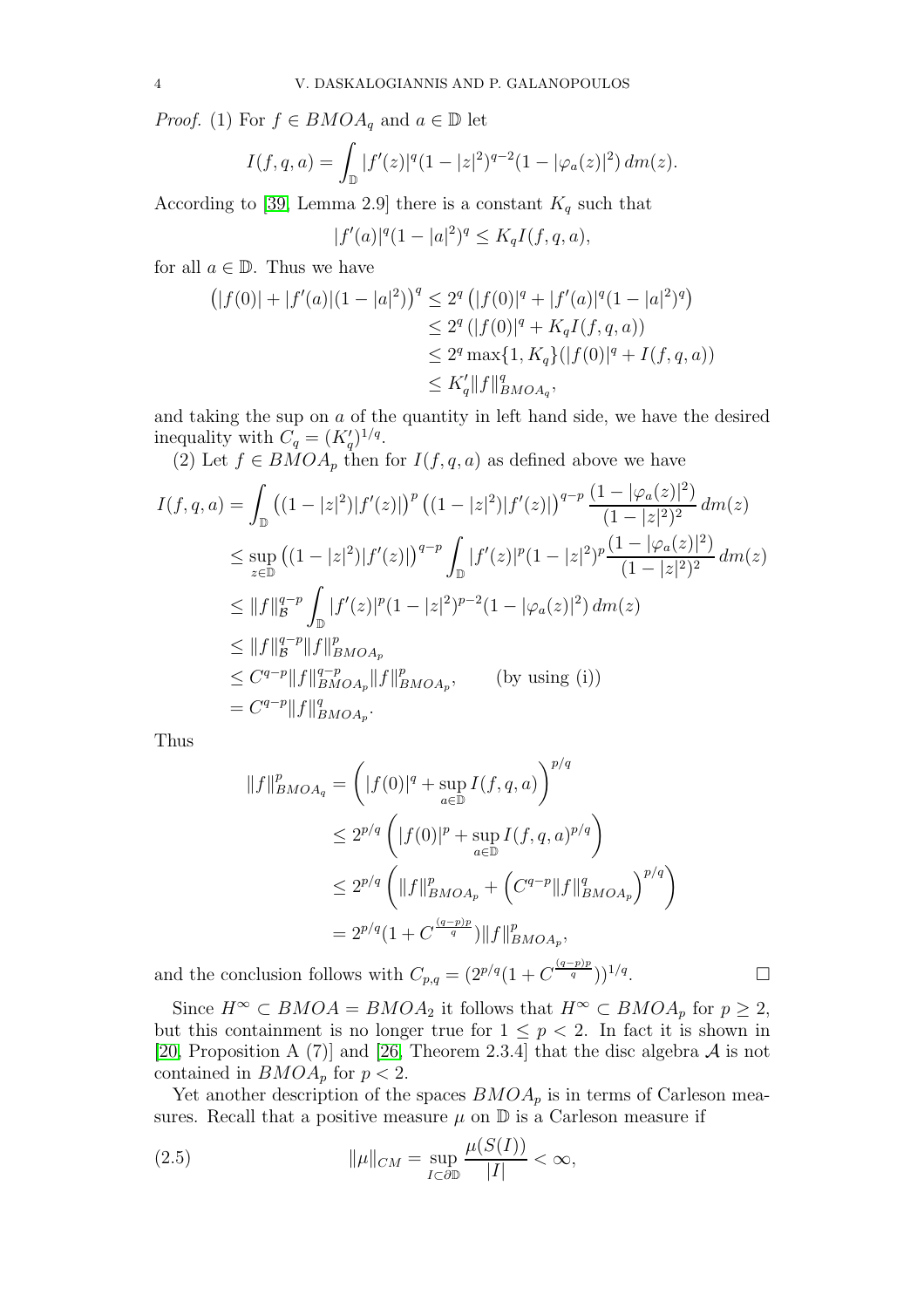where  $I \subset \partial \mathbb{D}$  is an arc with length |I|, and

$$
S(I) = \{ re^{it} : e^{it} \in I, \text{ and } 1 - |I| < r < 1 \}
$$

is the Carleson square for I. Further,  $\mu$  is a vanishing Carleson measure if  $\lim_{|I|\to 0}$  $\frac{\mu(S(I))}{|I|} = 0$ . The defining property [\(2.5\)](#page-3-0) is equivalent to that the Hardy space  $H^2$  is boundedly embedded in  $L^2(\mathbb{D}, \mu)$ , i.e. there is a constant  $C_\mu$  such that

(2.6) 
$$
\int_{\mathbb{D}} |f(z)|^2 d\mu(z) \leq C_{\mu} ||f||_{H^2}^2
$$

for all  $f \in H^2$ . Vanishing Carleson measures are those for which the embedding  $i: H^2 \to L^2(\mathbb{D}, \mu)$  is a compact operator. It is shown in [\[39\]](#page-24-1) that  $f \in BMOA_p$ if and only if

<span id="page-4-0"></span>
$$
\sup_{I \subset \partial \mathbb{D}} \frac{1}{|I|} \int_{S(I)} |f'(z)|^p (1-|z|^2)^{p-1} dm(z) < \infty,
$$

equivalently the measure  $d\mu(z) = |f'(z)|^p (1 - |z|^2)^{p-1} dm(z)$  is a Carleson measure on  $\mathbb{D}$ .  $VMOA_p$  then consists of those f for which  $d\mu$  is vanishing Carleson. A consequence is that

$$
|f(0)|^p + \sup_{I \subset \partial \mathbb{D}} \frac{\mu(S(I))}{|I|} \simeq ||f||_{BMOA_p}^p.
$$

Using the above description, Z. Wu [\[35\]](#page-24-4) (see also [\[33\]](#page-24-3)) gave a characterization of pointwise multipliers of  $D_n^p$  $_{p-1}^p$ , i.e. of functions in the space

$$
\mathcal{M}(D_{p-1}^p) = \{ g \in H(\mathbb{D}) : gf \in D_{p-1}^p \text{ for each } f \in D_{p-1}^p \}.
$$

This characterization for  $0 < p \leq 2$  can be restated as follows

$$
g \in \mathcal{M}(D_{p-1}^p) \Leftrightarrow g \in H^{\infty} \cap BMOA_p.
$$

Another important class of spaces contained in family  $F(p, q, s)$  are the  $Q_s$  spaces, obtained as  $Q_s = F(2, 0, s)$  and  $Q_{s,0} = F_0(2, 0, s)$ . They were introduced by Aulaskari, Xiao and Zhao in [\[6\]](#page-23-4), see also [\[4\]](#page-23-5). For  $s = 1$  we have  $Q_1 = BMOA$ , while for all  $s > 1$ ,  $Q_s = \mathcal{B}$ . For  $0 < s < 1$  these spaces are distinct and they increase in size with s. In [\[5\]](#page-23-6), Aulaskari and Tovar proved that

$$
\bigcup_{s\in(0,1)} Q_s \subsetneq \bigcap_{0
$$

which indicates that  $BMOA_p$  are considerably larger spaces than  $Q_s$ . A good reference on  $Q_s$  spaces is Xiao's monographs [\[36\]](#page-24-5) and [\[37\]](#page-24-6).

We note that in the literature, the spaces  $BMOA<sub>p</sub>$  are also referred to as Besov-type spaces, see for example [\[5\]](#page-23-6) or [\[21\]](#page-23-7).

2.2. Semigroups of composition operators. If  $\{\phi_t\}_{t>0}$  is a semigroup then each  $\phi_t$  is univalent and the limit

$$
G(z) = \lim_{t \to 0^+} \frac{\phi_t(z) - z}{t}
$$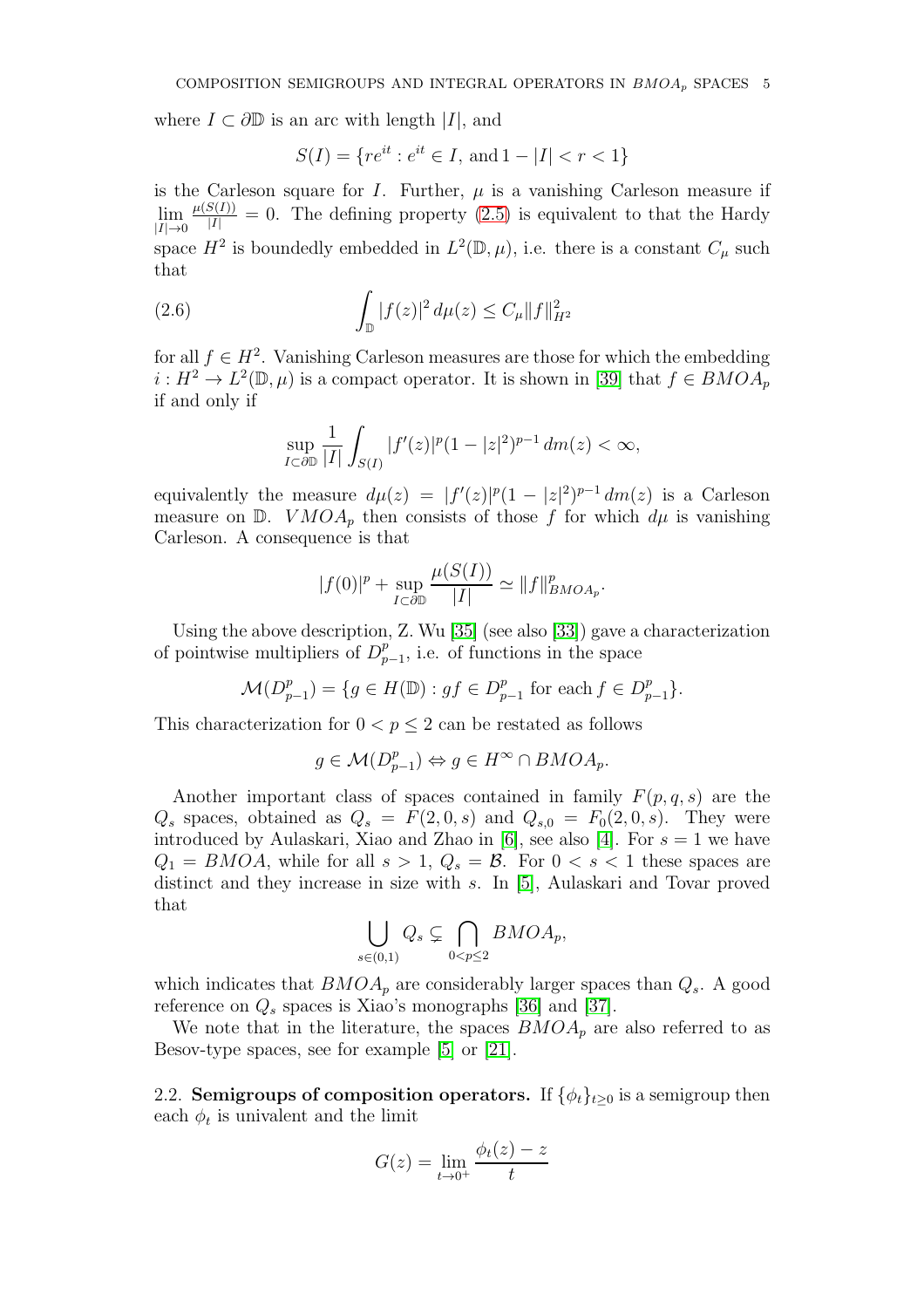exists uniformly on compact subsets of  $\mathbb{D}$ . The analytic function  $G(z)$  is the *infinitesimal generator* of  $\{\phi_t\}$  and uniquely determines the semigroup. Moreover G satisfies

(2.7) 
$$
G(\phi_t(z)) = \frac{\partial \phi_t(z)}{\partial t} = G(z) \frac{\partial \phi_t(z)}{\partial z}, \ z \in \mathbb{D}, \ t \ge 0.
$$

The infinitesimal generator G can be uniquely represented in terms of the Denjoy-Wolff point  $b$  of the semigroup (see [\[7\]](#page-23-0)) as

(2.8) 
$$
G(z) = (\bar{b}z - 1)(z - b)P(z), z \in \mathbb{D},
$$

where  $b \in \overline{\mathbb{D}}$  and  $P \in H(\mathbb{D})$  with  $Re(P(z)) \geq 0$  for all  $z \in \mathbb{D}$ .

If X is a Banach space consisting of analytic functions on  $\mathbb D$  we denote by  $[\phi_t, X]$  the maximal closed subspace of X on which  $\{\phi_t\}$  generates a strongly continuous composition semigroup  $(T_t)$ , that is,

<span id="page-5-1"></span>
$$
[\phi_t, X] := \{ f \in X : \lim_{t \to 0^+} ||f \circ \phi_t - f||_X = 0 \}.
$$

It is shown in  $[9]$  that if X contains the constants and sup  $\sup_{0 < t < 1} ||T_t|| < \infty$ , then

(2.9) 
$$
[\phi_t, X] = \overline{\{f \in X : Gf' \in X\}}
$$

with G the generator of  $\{\phi_t\}$ . It is well known that for every semigroup  $\{\phi_t\}$ ,

<span id="page-5-0"></span>
$$
[\phi_t, X] = X
$$

when X is any of the following spaces: the Hardy spaces  $H^p$ ,  $1 \leq p < \infty$  [\[7\]](#page-23-0), the Bergman spaces  $A_a^p$ ,  $1 \leq p < \infty$ ,  $a > -1$  [\[29\]](#page-24-7), the Dirichlet space  $\mathcal{D}$  [\[30\]](#page-24-8), the space VMOA and the little Bloch space  $\mathcal{B}_0$  [\[9\]](#page-23-8), and  $Q_{s,0}$  [\[34\]](#page-24-9). Note that in each of the above spaces, polynomials are dense in  $X$ , a property that plays a key role in proving strong continuity.

This is no longer true when  $X = H^{\infty}$  or  $X = \mathcal{B}$ . For these spaces and for nontrivial  $\{\phi_t\}$  we have,

$$
[\phi_t, H^{\infty}] \subsetneq H^{\infty}
$$
 and  $[\phi_t, \mathcal{B}] \subsetneq \mathcal{B}$ ,

see for example [\[9\]](#page-23-8),[\[28\]](#page-24-10). Extending this result, A. Anderson, M. Jovovic and W. Smith proved in [\[3\]](#page-23-9) that whenever  $X$  is a space such that

$$
H^\infty\subseteq X\subseteq\mathcal{B}
$$

then  $[\phi_t, X] \subsetneq X$ . In particular for  $X = BMOA_p$ ,  $p \geq 2$ ,

$$
[\phi_t, BMOA_p] \subsetneq BMOA_p
$$

for all nontrivial  $\{\phi_t\}$ , since for such p we have  $H^{\infty} \subset BMOA_p \subset \mathcal{B}$ . However if  $1 \leq p < 2$  then  $H^{\infty} \not\subset BMOA_p$ , so the result of Anderson, Jovovic and Smith does not apply for this range of  $p$  and the question of strong continuity needs a different treatment.

On the other hand using the fact that the closure of the polynomials in  $BMOA_p$  is  $VMOA_p$  we will show that each  $\{\phi_t\}$  induces a strongly continuous composition semigroup on  $VMOA_p$ , so we have

$$
VMOA_p \subseteq [\phi_t, BMOA_p]
$$

for  $p \geq 1$ . This containment can be proper as the following example shows. Let

$$
f(z) = \log(1 - z) \in BMOA_p \setminus VMOA_p
$$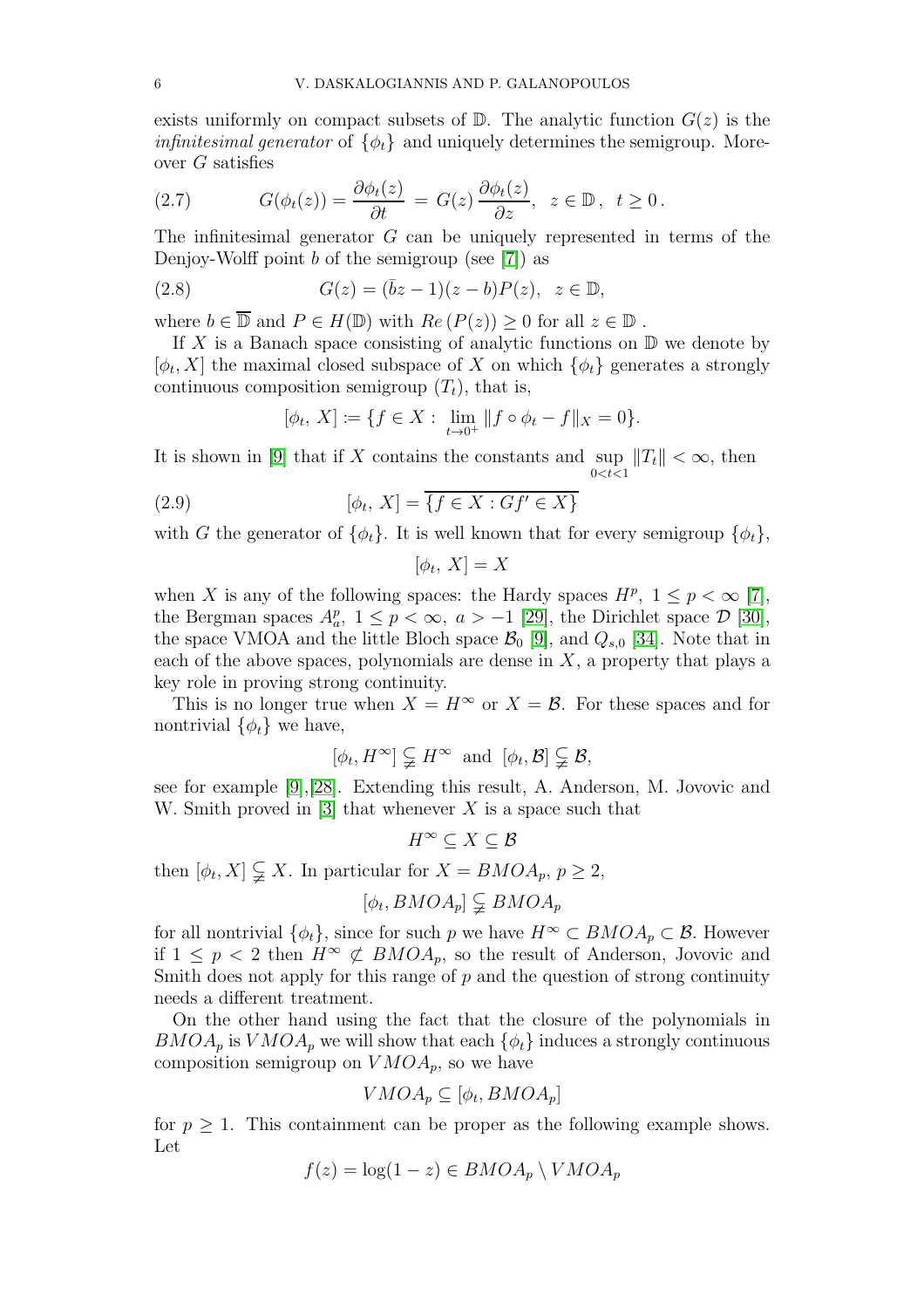and

$$
\phi_t(z) = e^{-t}z + 1 - e^{-t}, \quad t \ge 0.
$$

Then  $\lim_{t\to 0} || f \circ \phi_t - f ||_{BMOA_p} = 0$ , thus  $f \in [\phi_t, BMOA_p]$  so, in this case,

 $VMOA_p \subsetneq [\phi_t, BMOA_p].$ 

Thus for a general semigroup  $\{\phi_t\}$  the question arises to relate functiontheoretic properties of  $\{\phi_t\}$  to the size of the maximal subspace of strong continuity of  $(T_t)$ .

2.3. Main results. In section 3 we study the boundedness of composition operators

$$
C_{\psi}(f)(z) = f(\psi(z)),
$$

on  $BMOA_p$  and  $VMOA_p$ , where  $\psi$  is an analytic self-map of the disc. It is well known that  $C_{\psi}$  is bounded on BMOA [\[10\]](#page-23-10) and on  $\mathcal{B}$  for all  $\psi$ , and it is not difficult to check that this remains true for  $BMOA_p$  for  $p > 2$ . When  $1 \leq p < 2$  we prove that if  $\psi$  is univalent then  $C_{\psi}$  is bounded on  $BMOA_p$  and on  $VMOA_p$ , and this is sufficient for our work with semigroups.

In section 4, we study semigroups of composition operators on  $BMOA<sub>p</sub>$  and  $VMOA_p$ ,  $p \in [1,2)$ . It is easy to see that for the dilations  $\phi_t(z) = e^{-t}z$  or the rotations  $\phi_t = e^{it}z$ , we have a proper inclusion

$$
[\phi_t, BMOA_p] \subsetneq BMOA_p.
$$

Indeed taking any function  $g \in BMOA_p \setminus VMOA$ , if we assume that  $g \in BMOA_p$  $[\phi_t, BMOA_p]$  then  $g \in [\phi_t, BMOA]$ , since

$$
\lim_{t \to 0} \|g \circ \phi_t - g\|_{BMOA} \le C \lim_{t \to 0} \|g \circ \phi_t - g\|_{BMOA_p}, \quad 1 \le p < 2.
$$

Then, by Sarason's theorem [\[27\]](#page-24-11),  $g \in VMOA$  which is a contradiction. Examples of such functions are  $q(z) = \log(1 - z)$ , and the class of inner functions

$$
g(z) = \exp\left(\gamma \frac{z+w}{z-w}\right),\,
$$

where  $0 < \gamma < \infty$  and  $w \in \partial \mathbb{D}$  (see [\[20,](#page-23-3) Theorem 1.1]). More generally using an argument similar to that in [\[3\]](#page-23-9) we will show that for any nontrivial  $\{\phi_t\}$  we always have

$$
[\phi_t, BMOA_p] \subsetneq BMOA_p, \quad 1 \le p < 2.
$$

On the other hand we will show that if the infinitesimal generator G of  $\{\phi_t\}$ satisfies the condition

$$
\lim_{|I|\to 0}\frac{\left(\log\frac{2}{|I|}\right)^p}{|I|}\int_{S(I)}\frac{(1-|z|^2)^{p-1}}{|G(z)|^p}\,dm(z)\,=\,0\,,
$$

then  $VMOA_p = [\phi_t, BMOA_p]$ , and will observe that this condition is satisfied for a large family of semigroups. We also prove a (different) necessary condition for this equality, for semigroups with Denjoy-Wolff point inside D.

We finish the section by observing that a characterization of the equality  $[\phi_t, BMOA_p] = VMOA_p$  may be given in terms of the resolvent operator  $\mathcal{R}(\lambda, \Gamma) = (\lambda - \Gamma)^{-1}$  of the infinitesimal generator  $\Gamma$  of the semigroup  $(T_t)$ acting on  $VMOA_n$  when  $1 < p < 2$ , and that this is equivalent to the weak compactness of  $\mathcal{R}(\lambda, \Gamma)$  on  $VMOA_n$ .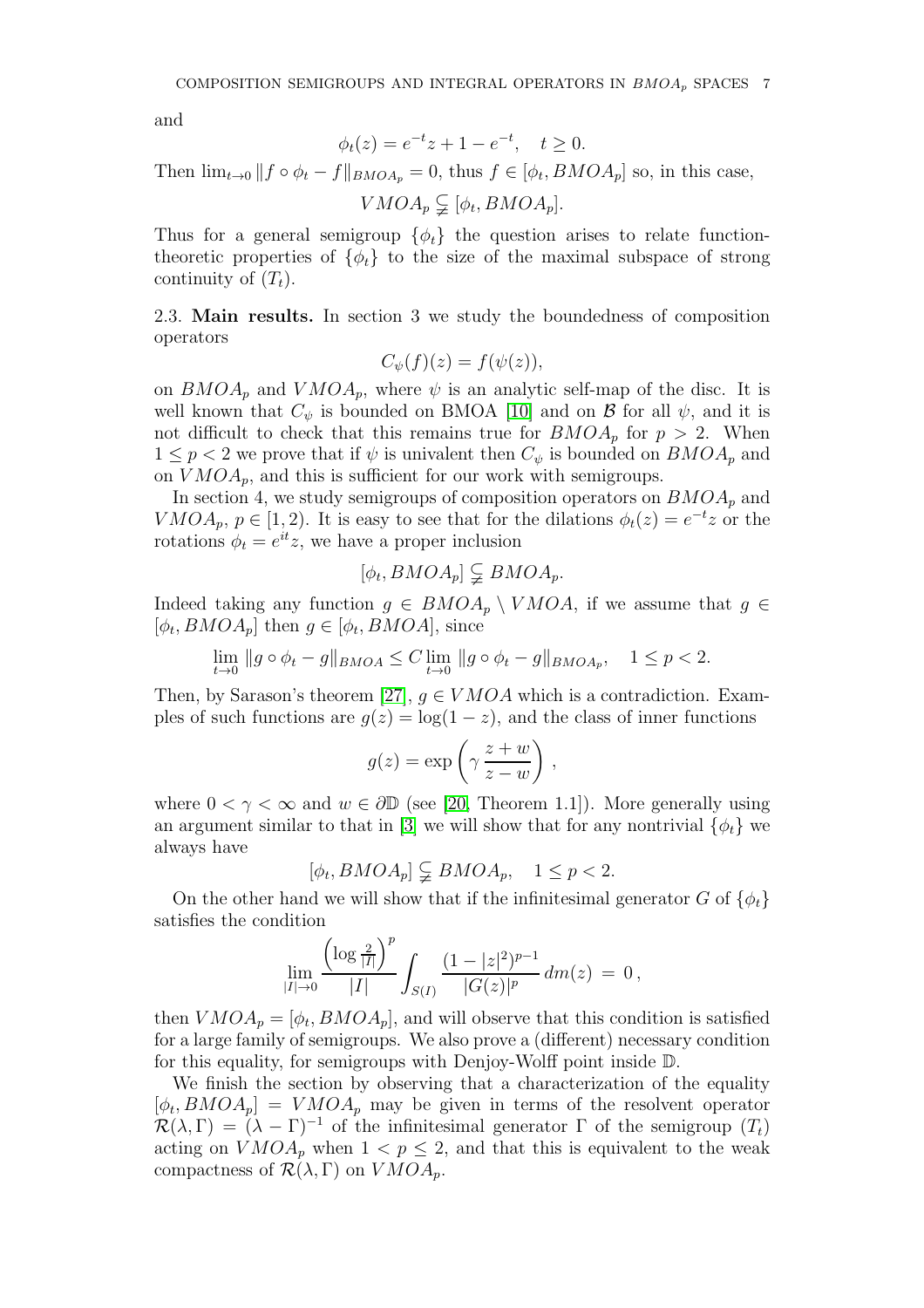In section 5, we study the compactness and weak compactness of the Volterratype operators

$$
T_g = \int_0^z f(\zeta)g'(\zeta) d\zeta
$$

on  $BMOA_p$  and  $VMOA_p$ . We give a condition on g that characterizes when  $T_q: BMOA \to BMOA_1$  is bounded or compact thus extending [\[38,](#page-24-0) Theorem 14 and Corollary 16 (3) to the case  $p = 1$ . To prove this extension, we consider theGarsia norm ([\[13\]](#page-23-11)) for functions in  $BMOA$ . In addition we give equivalent conditions for  $T_q$  to be compact or weakly compact when it acts between the spaces  $BMOA_p$  and  $VMOA_p$  for  $1 < p < 2$ , and relate this to a Carleson type condition on  $q$ .

Finally, we show a connection between the mapping properties of specific Volterra-type operators with the size of the maximal subspace of strong continuity  $[\phi_t, BMOA_p]$ , extending a related result on BMOA from [\[9,](#page-23-8) Corollary 2].

We will use the notation  $C, C', C_1...$  to denote constants, the values of which may change from one step to the next. The notation  $X \simeq Y$  means that the two quantities  $X, Y$  are comparable.

### 3. Composition Operators

In this section we discuss boundedness of composition operators induced by univalent symbols on  $BMOA_p$  and  $VMOA_p$ .

**Theorem 1.** Let  $1 \leq p < 2$ , and  $\psi : \mathbb{D} \to \mathbb{D}$  analytic and univalent. Then:

<span id="page-7-0"></span>(1) the composition operator  $C_{\psi} : BMOA_p \to BMOA_p$  is bounded, and

(3.1) 
$$
||C_{\psi}||_{BMOA_p \to BMOA_p} \leq C \left(1 + \log \frac{1 + |\psi(0)|}{1 - |\psi(0)|}\right),
$$

where  $C$  is a constant depending only on  $p$ . (2)  $C_{\psi}: VMOA_p \to VMOA_p$  is also bounded.

*Proof.* (1) For  $f \in BMOA_p$  and  $a \in \mathbb{D}$  we write

$$
I(f, p, a) = \int_{\mathbb{D}} |(f \circ \varphi_a)'(z)|^p (1 - |z|^2)^{p-1} dm(z),
$$

then we have

$$
I(f \circ \psi, p, a) = \int_{\mathbb{D}} |(f \circ \psi \circ \phi_a)'(z)|^p (1 - |z|^2)^{p-1} dm(z)
$$
  
= 
$$
\int_{\mathbb{D}} |(f \circ \varphi_{\psi(a)} \circ \varphi_{\psi(a)} \circ \psi \circ \varphi_a)'(z)|^p (1 - |z|^2)^{p-1} dm(z)
$$
  
= 
$$
\int_{\mathbb{D}} |(f \circ \varphi_{\psi(a)})'(\sigma_a(z))|^p |\sigma'_a(z)|^p (1 - |z|^2)^{p-1} dm(z).
$$

where the function

$$
\sigma_a = \varphi_{\psi(a)} \circ \psi \circ \varphi_a,
$$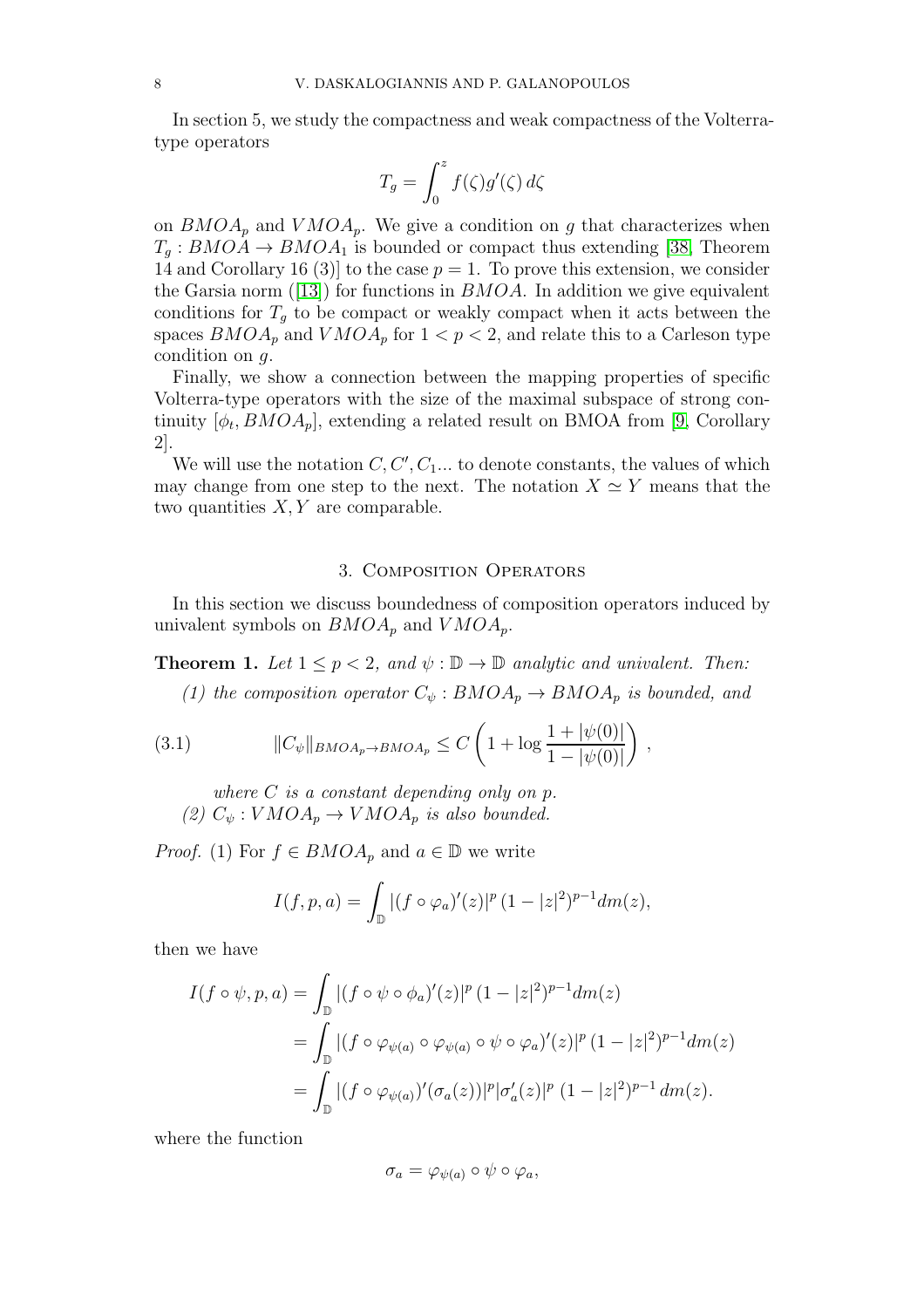is a self-map of  $\mathbb D$  and  $\sigma_a(0) = 0$ . Applying Hölder's inequality with exponents  $2/p$  and  $2/(2-p)$  we get

$$
I(f \circ \psi, p, a) \leq \left( \int_{\mathbb{D}} |(f \circ \varphi_{\psi(a)})'(\sigma_a(z))|^p |\sigma'_a(z)|^2 (1 - |z|^2)^{p-1} dm(z) \right)^{\frac{p}{2}} \cdot \left( \int_{\mathbb{D}} |(f \circ \varphi_{\psi(a)})'(\sigma_a(z))|^p (1 - |z|^2)^{p-1} dm(z) \right)^{\frac{2-p}{2}} = I_1^{\frac{p}{2}} \cdot I_2^{\frac{2-p}{2}}.
$$

For the first integral  $I_1$  we use the inequality  $1 - |z|^2 \leq 1 - |\sigma_a(z)|^2$ , which is a consequence of Scwarz's Lemma on  $\sigma_a$ , and make the change of variables  $w = \sigma_a(z)$  to obtain

$$
I_1 \leq \int_{\sigma_a(\mathbb{D})} |(f \circ \varphi_{\psi(a)})'(w)|^p (1 - |w|^2)^{p-1} dm(w)
$$
  
 
$$
\leq \int_{\mathbb{D}} |(f \circ \varphi_{\psi(a)})'(w)|^p (1 - |w|^2)^{p-1} dm(w)
$$
  
 
$$
= I(f, p, \psi(a)).
$$

The second integral  $I_2$  can be viewed as a weighted area integral of the composite function  $g \circ \sigma_a$ , where  $g = (f \circ \varphi_{\psi(a)})'$ , against the weight  $(1 - |z|^2)^{p-1}$ . Using known estimates for composition operators on weighted Bergman spaces (see for example [\[29,](#page-24-7) Lemma 1]) we obtain

$$
I_2 = \int_{\mathbb{D}} |g(\sigma_a(z))|^p (1 - |z|^2)^{p-1} dm(z)
$$
  
\n
$$
\leq \left( \frac{||\sigma_a||_{\infty} + |\sigma_a(0)|}{||\sigma_a||_{\infty} - |\sigma_a(0)|} \right)^{p+1} \int_{\mathbb{D}} |g(z)|^p (1 - |z|^2)^{p-1} dm(z)
$$
  
\n
$$
= \int_{\mathbb{D}} |(f \circ \varphi_{\psi(a)})'(z)|^p (1 - |z|^2)^{p-1} dm(z) \quad (\text{since } \sigma_a(0) = 0)
$$
  
\n
$$
= I(f, p, \psi(a))
$$

Putting these together we obtain

$$
I(f \circ \psi, p, a) \le I(f, p, \psi(a))
$$

for each  $a \in \mathbb{D}$ , so

$$
\sup_{a\in\mathbb{D}} I(f\circ\psi,\,p,\,a) \leq \sup_{a\in\mathbb{D}} I(f,\,p,\,\psi(a)) \leq \sup_{b\in\mathbb{D}} I(f,p,\,b) \leq ||f||_{BMOA_p}^p.
$$

Next using the growth estimate

$$
|f(z)| \le C_1(1 + \log \frac{1+|z|}{1-|z|}) \|f\|_{BMOA_p}
$$

for functions in  $BMOA_p$  which is implicitly proved in [\[39\]](#page-24-1) we obtain

$$
||f \circ \psi||_{BMOA_p}^p = |f(\psi(0))|^p + \sup_{a \in \mathbb{D}} I(f \circ \psi, p, a)
$$
  

$$
\leq C_2 \left(1 + \log \frac{1 + |\psi(0)|}{1 - |\psi(0)|}\right)^p ||f||_{BMOA_p}^p,
$$

from which [\(3.1\)](#page-7-0) follows.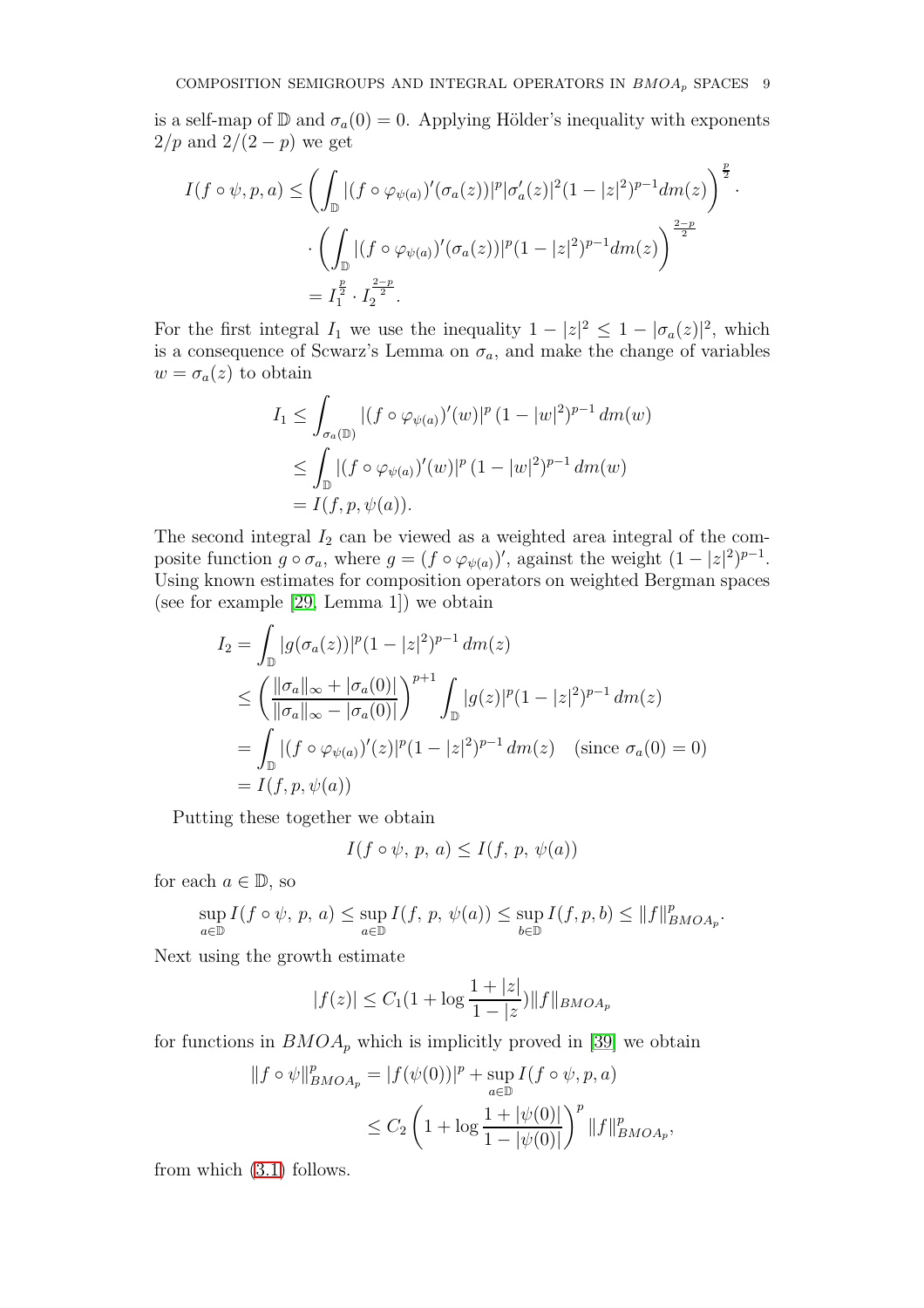(2) We are going to use the fact that polynomials are dense in  $VMOA_p$ , and also the fact that  $\lim_{r \to 1} ||f - f_r||_{BMOA_p} = 0$  for each  $f \in VMOA_p$ , where  $f_r(z) = f(rz)$ ,  $0 < r < 1$ , are the dilations of f. These two properties are in fact equivalent and each of them characterizes membership of functions in  $VMOA_p$ , see [\[11,](#page-23-2) Theorem 3] or [\[17,](#page-23-12) Proposition 2.3].

For  $f \in VMOA_p$ , we need to show that  $f \circ \psi \in VMOA_p$ . Equivalently we will show that

$$
\lim_{r \to 1} \|(f \circ \psi)_r - f \circ \psi\|_{BMOA_p} = 0.
$$

Note that  $(f \circ \psi)_r = f \circ \psi_r$ , and  $\psi_r(0) = \psi(0)$  for each r. For a polynomial P we have (dropping the subscript of the norm)

$$
||(f \circ \psi)_r - f \circ \psi|| = ||f \circ \psi_r - f \circ \psi||
$$
  
\n
$$
\leq ||f \circ \psi_r - P \circ \psi_r|| + ||P \circ \psi_r - P \circ \psi|| + ||P \circ \psi - f \circ \psi||
$$
  
\n
$$
= ||(f - P) \circ \psi_r|| + ||P \circ \psi_r - P \circ \psi|| + ||(f - P) \circ \psi||
$$
  
\n
$$
\leq 2C \left(1 + \log \frac{1 + |\psi(0)|}{1 - |\psi(0)|}\right) ||f - P|| + ||P \circ \psi_r - P \circ \psi||.
$$

Now since  $\psi$  is univalent and bounded an easy argument through the integrability of  $|\psi'(z)|^2$  over  $\mathbb D$  gives that  $\psi \in VMOA_p$ , and subsequently that  $\psi(z)^n \in VMOA_p$  for each positive integer n. Therefore  $P \circ \psi \in VMOA_p$ for every polynomial P. Given  $\varepsilon > 0$  we can chose a polynomial P such that  $2C(1 + \log \frac{1 + |\psi(0)|}{1 - |\psi(0)|}) \|f - P\| < \varepsilon/2$ . Then we can find  $r < 1$  such that  $||P \circ \psi_r - P \circ \psi|| < \varepsilon/2$ , and the conclusion follows.

## 4. SEMIGROUPS OF COMPOSITION OPERATORS ON  $BMOA_p$

First we show that all semigroups  $\{\phi_t\}$  induce strongly continuous composition semigroups  $(T_t)$  on  $VMOA_p$ .

**Theorem 2.** Let  $\{\phi_t\}$  be a semigroup of functions and  $p \geq 1$ . Then the induced composition semigroup  $(T_t)$  is strongly continuous on  $VMOA_p$ .

*Proof.* We need to show that if  $f \in VMOA_p$  then,

$$
\lim_{t \to 0^+} \|T_t(f) - f\| = 0,
$$

(dropping again the subscript of the  $BMOA_p$ -norm). For a polynomial P we have

$$
||T_t(f) - f|| \le ||T_t(f) - T_t(P)|| + ||T_t(P) - P|| + ||P - f||
$$
  
\n
$$
\le ||T_t|| ||f - P|| + ||T_t(P) - P|| + ||P - f||
$$
  
\n
$$
\le (1 + ||T_t||) ||P - f|| + ||T_t(P) - P||.
$$

Since the polynomials are dense in  $VMOA_p$  and  $\sup_{t \leq 1} ||T_t|| < \infty$ , it suffices to prove the claim for  $f = P$ , a polynomial. Now the set of polynomials is contained in the classical Dirichlet space  $\mathcal D$  consisting of those those f for which

$$
||f||_{\mathcal{D}}^{2} = |f(0)|^{2} + \int_{\mathbb{D}} |f'(z)|^{2} dm(z) < \infty.
$$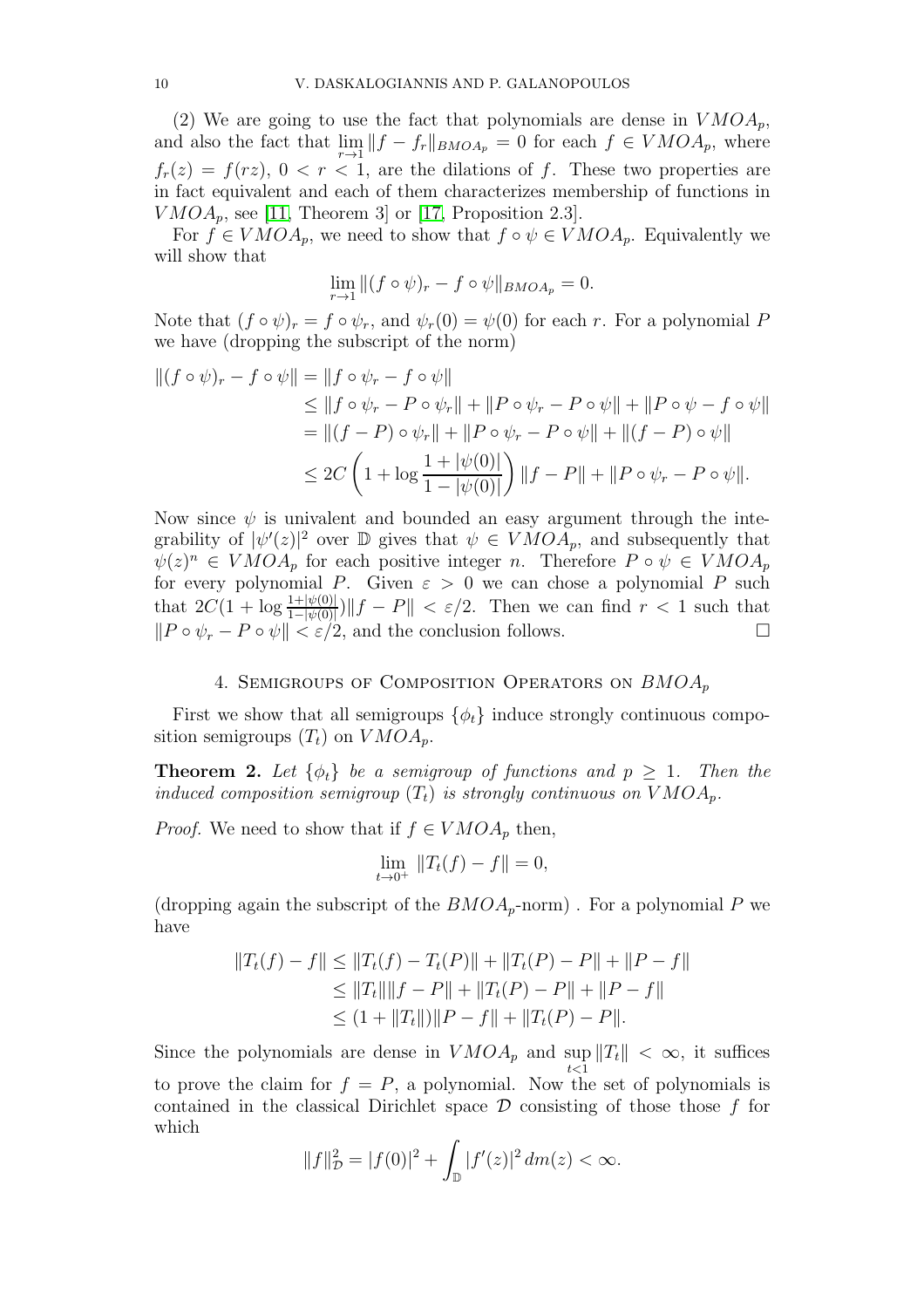An application of Hölder's inequality shows that  $\mathcal{D} \subset VMOA_p$  and there is a constant  $C = C_p$ , such that

$$
||f|| \le C ||f||_{\mathcal{D}}, \quad \forall f \in \mathcal{D}.
$$

In particular for a polynomial P we have  $P \circ \phi_t - P \in \mathcal{D}$  since  $\phi_t$  is univalent, and

$$
||T_t(P) - P|| \le C ||T_t(P) - P||_{\mathcal{D}}, \quad t > 0.
$$

But composition semigroups are strongly continuous on  $\mathcal{D}$  [\[30\]](#page-24-8), so the last inequality implies

$$
\lim_{t \to 0^+} ||T_t(P) - P|| = 0
$$

for each polynomial  $P$  and the proof is complete.  $\Box$ 

**Theorem 3.** Suppose  $\{\phi_t\}$  is a nontrivial semigroup and  $1 \leq p \leq \infty$ . Then  $[\phi_t, BMOA_p] \subsetneq BMOA_p.$ 

Proof. The result is obtained by observing that the proof of [\[3,](#page-23-9) Theorem 3.1], whose conclusion is used to prove the analogous result [\[3,](#page-23-9) Theorem 1.1], in fact applies here. More precisely, in the proof of [\[3,](#page-23-9) Theorem 3.1] the authors use appropriate test functions  $f \in H^{\infty}$  which satisfy

$$
\liminf_{t \to 0} ||f \circ \phi_t - f||_{\mathcal{B}} \ge \delta > 0,
$$

for each nontrivial  $\{\phi_t\}$ . Those test functions f are infinite interpolating Blaschke products whose zeros lie on a radius  $\{r\gamma_0: 0 < r < 1\}$  for some  $\gamma_0 \in \partial \mathbb{D}$ . On the other hand from [\[15,](#page-23-13) Theorem 3.12] (see also [\[12\]](#page-23-14)), we know that for such Blaschke products  $B(z)$ ,

$$
B(z) \in \bigcap_{s \in (0,1)} Q_s.
$$

Since U  $0 < s < 1$  $Q_s \subset BMOA_p$  for all  $p > 0$ , these test functions can be used in our context, and the proof can be completed by following the lines of the proof in [\[3\]](#page-23-9).

*Remark* 1. From the above it follows that the hypothesis  $H^{\infty} \subset X \subset \mathcal{B}$  in the theorem of Anderson, Jovovic and Smith [\[3,](#page-23-9) Theorem 1.1] can be replaced by

$$
\bigcap_{s\in(0,1)}Q_s\subset X\subset\mathcal{B}
$$

or by some similar condition which will imply that interpolating Blaschke products belong to X.

<span id="page-10-1"></span>**Theorem 4.** Let  $1 \leq p < 2$  and let  $\{\phi_t\}$  be a semigroup with infinitesimal generator G. If

<span id="page-10-0"></span>(4.1) 
$$
\lim_{|I| \to 0} \frac{\left(\log \frac{2}{|I|}\right)^p}{|I|} \int_{S(I)} \frac{(1-|z|^2)^{p-1}}{|G(z)|^p} dm(z) = 0,
$$

then  $VMOA_p = [\phi_t, BMOA_p].$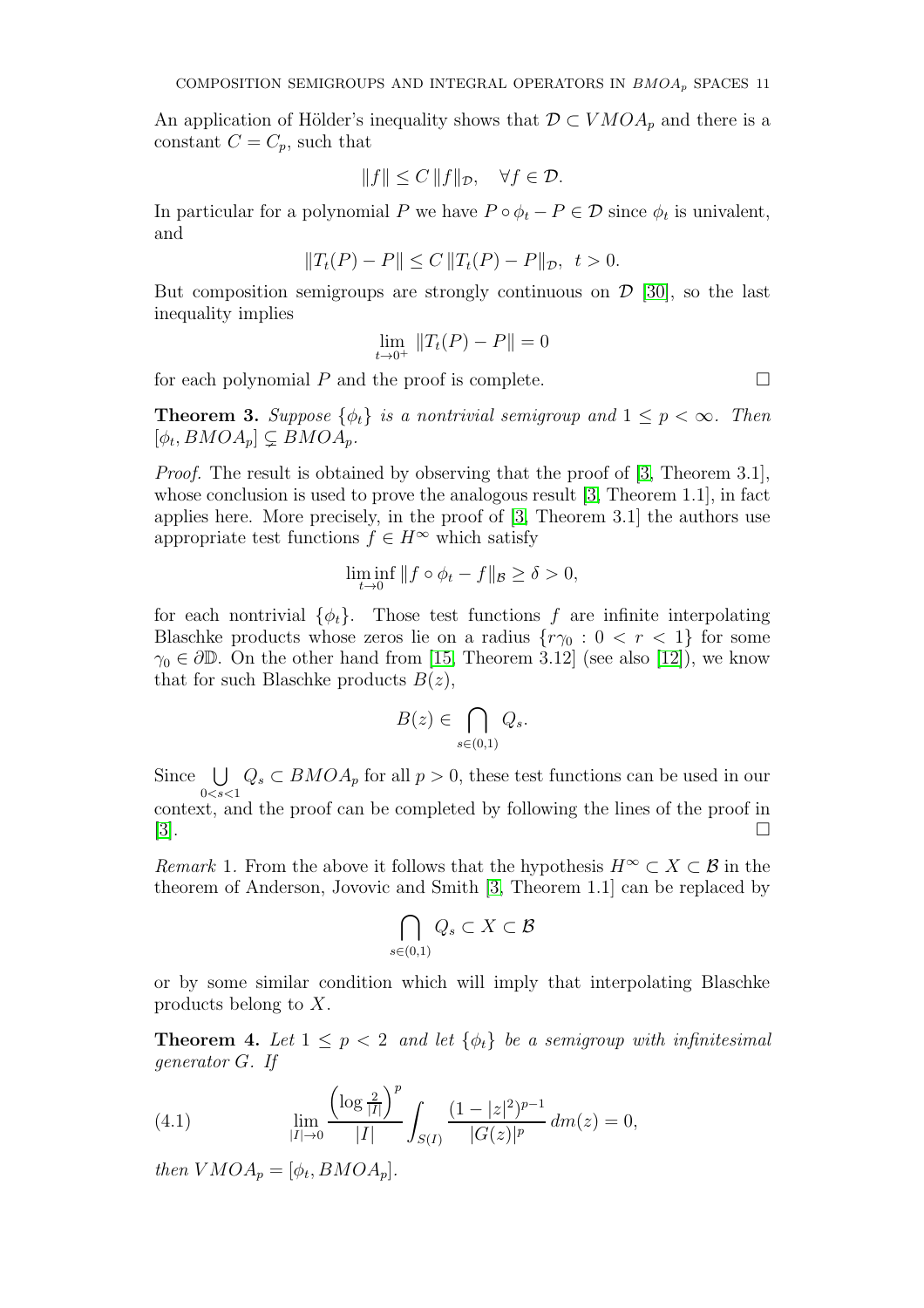Proof. Using the description [\(2.9\)](#page-5-0) of the maximal subspace of strong continuity, it suffices to show that if  $h \in BMOA_p$  is such that  $Gh' \in BMOA_p$  then  $h \in VMOA_p$ . Set  $f = Gh'$  for such an h and select r sufficiently close to 1 so that G has no zeros in the ring  $D_r = \{z \in \mathbb{D} : r < |z| < 1\}$ . Then  $1/G$  is analytic on  $D_r$ . Let  $I \subset \partial \mathbb{D}$  be an arc sufficiently small so that  $S(I) \subset D_r$ , write  $z_I = (1 - |I|)\xi$  where  $\xi \in \partial \mathbb{D}$  is the center of I, and set

$$
d\mu(z) = \frac{(1 - |z|^2)^{p-1}}{|G(z)|^p} dm(z).
$$

Then  $h' = f/G$  and we have

$$
\frac{1}{|I|} \int_{S(I)} |h'(z)|^p (1 - |z|^2)^{p-1} dm(z) = \frac{1}{|I|} \int_{S(I)} |f(z)|^p d\mu(z)
$$
\n
$$
\leq 2^p \frac{1}{|I|} \int_{S(I)} |f(z) - f(z_I)|^p d\mu(z) + 2^p \frac{|f(z_I)|^p}{|I|} \int_{S(I)} d\mu(z)
$$
\n
$$
\leq 2^p \frac{1}{|I|} \int_{S(I)} \left| \frac{f(z) - f(z_I)}{1 - \overline{z}_I z} \right|^p |1 - \overline{z}_I z|^p d\mu(z) + 2^p C^p \frac{(\log \frac{2}{|I|})^p}{|I|} \mu(S(I))
$$
\n
$$
= 2^p A_I + 2^p C B_I
$$

where we have used the inequality  $(x + y)^p \leq 2^p(x^p + y^p)$  and the growth estimate  $|g(z)| \leq C \log \frac{2}{1-|z|}$  for functions  $g \in BMOA_p$ . By hypothesis [\(4.1\)](#page-10-0),

$$
B_I = \frac{(\log \frac{2}{|I|})^p}{|I|} \mu(S(I)) \to 0, \quad \text{as } |I| \to 0.
$$

We will show that the same is true for  $A_I$ . Using the estimate  $|1 - \bar{z}_I z| \simeq |I|$ for  $z \in S(I)$ , and applying Hölder's inequality we have

$$
A_{I} \leq C|I|^{p-1} \int_{S(I)} \left| \frac{f(z) - f(z_{I})}{1 - \bar{z}_{I}z} \right|^{p} d\mu(z)
$$
  
\n
$$
\leq C|I|^{p-1} \left( \int_{S(I)} \left| \frac{f(z) - f(z_{I})}{1 - \bar{z}_{I}z} \right|^{2} d\mu(z) \right)^{\frac{p}{2}} \left( \int_{S(I)} d\mu(z) \right)^{\frac{2-p}{2}}
$$
  
\n
$$
= C|I|^{p-1} \mu(S(I))^{\frac{2-p}{2}} \left( \int_{\mathbb{D}} \left| \frac{f(z) - f(z_{I})}{1 - \bar{z}_{I}z} \right|^{2} d\mu(z) \right)^{\frac{p}{2}}.
$$

The hypothesis [\(4.1\)](#page-10-0) implies that for |I| sufficiently small  $\mu(S(I)) \leq |I| \left(\log \frac{e}{|I|}\right)^{-p}$ , and that  $\mu$  is a Carleson measure, i.e. [\(2.6\)](#page-4-0) holds. Thus we have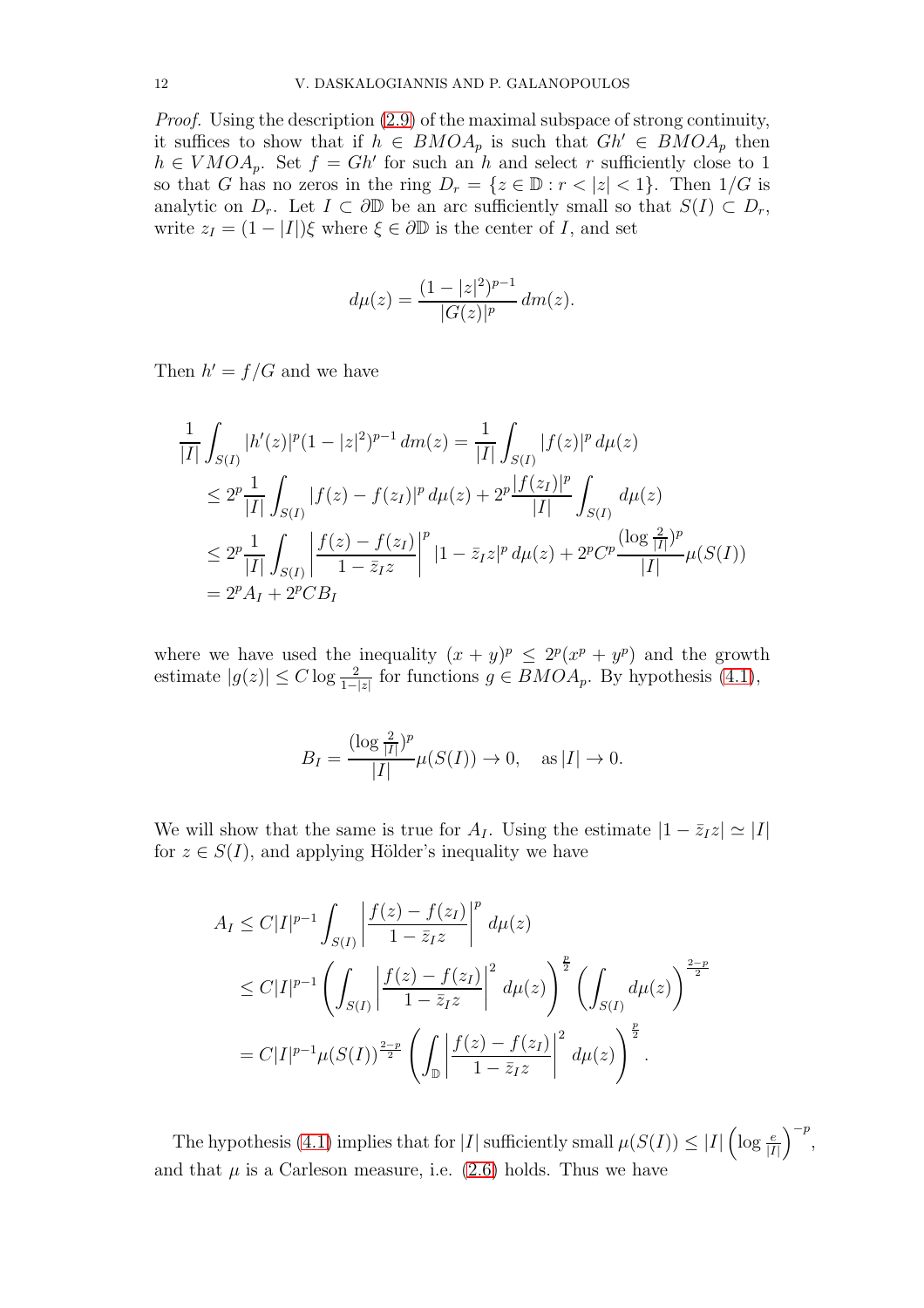$$
A_{I} \leq C|I|^{p-1} \left(|I|(\log \frac{2}{|I|})^{-p}\right)^{\frac{2-p}{2}} \left(\int_{\mathbb{D}} \left|\frac{f(z) - f(z_{I})}{1 - \bar{z}_{I}z}\right|^{2} d\mu(z)\right)^{\frac{p}{2}}
$$
  
\n
$$
\leq C C_{\mu}^{p/2} \frac{|I|^{\frac{p}{2}}}{(\log \frac{2}{|I|})^{\frac{2-p}{2}p}} \left(\int_{\partial \mathbb{D}} \left|\frac{f(\zeta) - f(z_{I})}{1 - \bar{z}_{I}\zeta}\right|^{2} |d\zeta|\right)^{\frac{p}{2}}
$$
  
\n
$$
\approx \frac{1}{(\log \frac{2}{|I|})^{\frac{2-p}{2}p}} \left((1 - |z_{I}|) \int_{\partial \mathbb{D}} \left|\frac{f(\zeta) - f(z_{I})}{1 - \bar{z}_{I}\zeta}\right|^{2} |d\zeta|\right)^{\frac{p}{2}}
$$
  
\n
$$
\leq \frac{1}{(\log \frac{2}{|I|})^{\frac{2-p}{2}p}} \left(\sup_{a \in \mathbb{D}} (1 - |a|^{2}) \int_{\partial \mathbb{D}} \left|\frac{f(\zeta) - f(a)}{1 - \bar{a}\zeta}\right|^{2} |d\zeta|\right)^{\frac{p}{2}}.
$$

Now the quantity inside the parenthesis is the square of the Garsia norm of  $f \in BMOA_p \subset BMOA$ . Since the Garsia norm is comparable to the BMOA norm $([13]),$  $([13]),$  $([13]),$  i.e.

(4.2) 
$$
||f||_{BMOA}^2 \simeq \sup_{a \in \mathbb{D}} \int_{\partial \mathbb{D}} |f(\zeta) - f(a)|^2 \frac{1 - |a|^2}{|1 - \bar{a}\zeta|^2} |d\zeta|,
$$

we get

$$
A_I \le \frac{1}{(\log \frac{2}{|I|})^{\frac{2-p}{2}p}} \|f\|_{BMOA}^p \to 0 \quad \text{as } |I| \to 0.
$$

It follows that

$$
\lim_{|I| \to 0} \frac{1}{|I|} \int_{S(I)} |h'(z)|^p (1 - |z|^2)^{p-1} dm(z) = 0
$$

which means that h is in  $VMOA_p$  and the proof is complete.  $\Box$ 

The next Corollary says that there are plenty of semigroups for which  $[\phi_t, BMOA_p] = VMOA_p.$ 

Corollary 4.1. Let  $1 \leq p < 2$  and  $a \in (0,1)$ . If

(4.3) 
$$
\frac{(1-|z|)^a}{G(z)} = O(1), \ |z| \to 1,
$$

then  $[\phi_t, BMOA_p] = VMOA_p$ .

Proof. The hypothesis [\(4.3\)](#page-12-0) implies

<span id="page-12-0"></span>
$$
\frac{(1-|z|^2)^{p-1}}{|G(z)|^p}\leq C(1-|z|)^{p(1-a)-1},\quad |z|\to 1,
$$

therefore

$$
\int_{S(I)} \frac{(1-|z|^2)^{p-1}}{|G(z)|^p} dm(z) \le C \int_{S(I)} (1-|z|)^{p(1-a)-1} dm(z)
$$
  

$$
\le C|I| \int_{1-|I|}^1 (1-r)^{p(1-a)-1} dr
$$
  

$$
= C \frac{|I|^{p(1-a)+1}}{p(1-a)}.
$$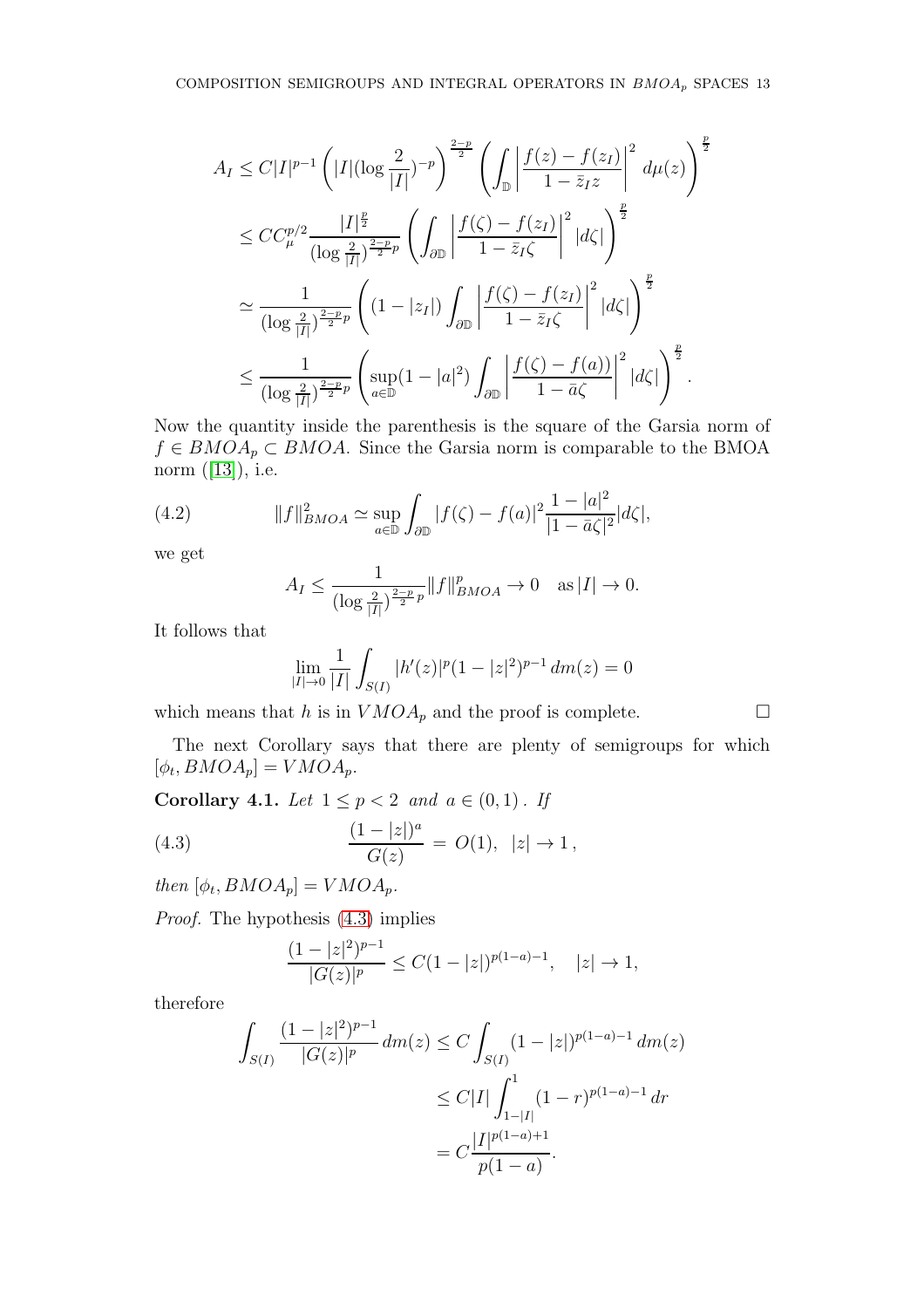Now since

$$
\left(\log\frac{2}{|I|}\right)^p \frac{|I|^{p(1-a)}}{p(1-a)} \longrightarrow 0 \quad \text{as } |I| \to 0,
$$

the condition  $(4.1)$  is satisfied and the conclusion follows.

Next we prove a necessary condition for  $[\phi_t, BMOA_p] = VMOA_p$ , for semigroups with Denjoy-Wolff point in the open disc.

**Theorem 5.** Let  $\{\phi_t\}_{t\geq 0}$  be a semigroup with infinitesimal generator G and Denjoy-Wolff point  $b \in \mathbb{D}$ . If  $VMOA_p = [\phi_t, BMOA_p]$ , then

(4.4) 
$$
\lim_{|I| \to 0} \frac{1}{|I|} \int_{S(I)} \frac{(1-|z|^2)^{p-1}}{|G(z)|^p} dm(z) = 0.
$$

*Proof.* We assume, without loss of generality, that  $b = 0$ . Then, from  $(2.8)$ 

<span id="page-13-0"></span>
$$
G(z) = -zP(z), \quad Re(P) \ge 0.
$$

Next, we consider the function

$$
g(z) = \int_0^z \frac{u}{G(u)} du = -\int_0^z \frac{1}{P(u)} du,
$$

Since  $Re(\frac{1}{F})$  $(\frac{1}{p}) \geq 0$  the function g is univalent [\[24,](#page-24-12) Proposition 1.10], and from the growth estimate  $|1/P(z)| = O(\frac{1}{1-z})$  $\frac{1}{1-|z|}$ ,  $z \in \mathbb{D}$ , for functions of non-negative real part it follows that  $(1-|z|)|g'(z)|$  is bounded on  $\mathbb{D}$ , so  $g \in \mathcal{B}$ . But univalent functions of the Bloch space are the same as those in  $BMOA_p$  [\[21,](#page-23-7) p. 134], hence  $g \in BMOA_p$ .

In addition  $G(z)g'(z) = z \in BMOA_p$ . This means that  $g \in [\phi_t, BMOA_p]$ and by hypothesis  $g \in VMOA_p$ . That is

$$
\lim_{|I| \to 0} \frac{1}{|I|} \int_{S(I)} \frac{|z|^p}{|G(z)|^p} (1 - |z|^2)^{p-1} dm(z) = 0
$$

and [\(4.4\)](#page-13-0) follows since  $|z| \simeq 1$  for  $z \in S(I)$  when I is small.

Note that there is a gap between the conditions [\(4.1\)](#page-10-0) and [\(4.4\)](#page-13-0), and finding a characterization of the equality  $VMOA_p = [\phi_t, BMOA_p]$  in terms of the generator G seems to be difficult. Such a characterization however can be given, following [\[9\]](#page-23-8), in terms of the resolvent operator

<span id="page-13-1"></span>
$$
\mathcal{R}(\lambda, \Gamma) = (\lambda - \Gamma)^{-1}
$$

of the infinitesimal generator  $\Gamma(f) = Gf'$  of the semigroup  $(T_t)$  acting on  $VMOA_p$  when  $1 < p < 2$ . For those values of p it follows from the work of K.M. Perfekt [\[22\]](#page-23-15) that we have the duality

(4.5) 
$$
VMOA_p^{**} = BMOA_p.
$$

Indeed Perfekt shows that if  $X$  is a reflexive and separable Banach space, then its Möbius invariant subspace

$$
M(X) = \{ f \in X : \sup_{a \in \mathbb{D}} ||f \circ \phi_a - f||_X < \infty \}
$$

and the little-o version

$$
M_0(X) = \{ f \in X : \lim_{|a| \to 1} ||f \circ \phi_a - f||_X = 0 \}
$$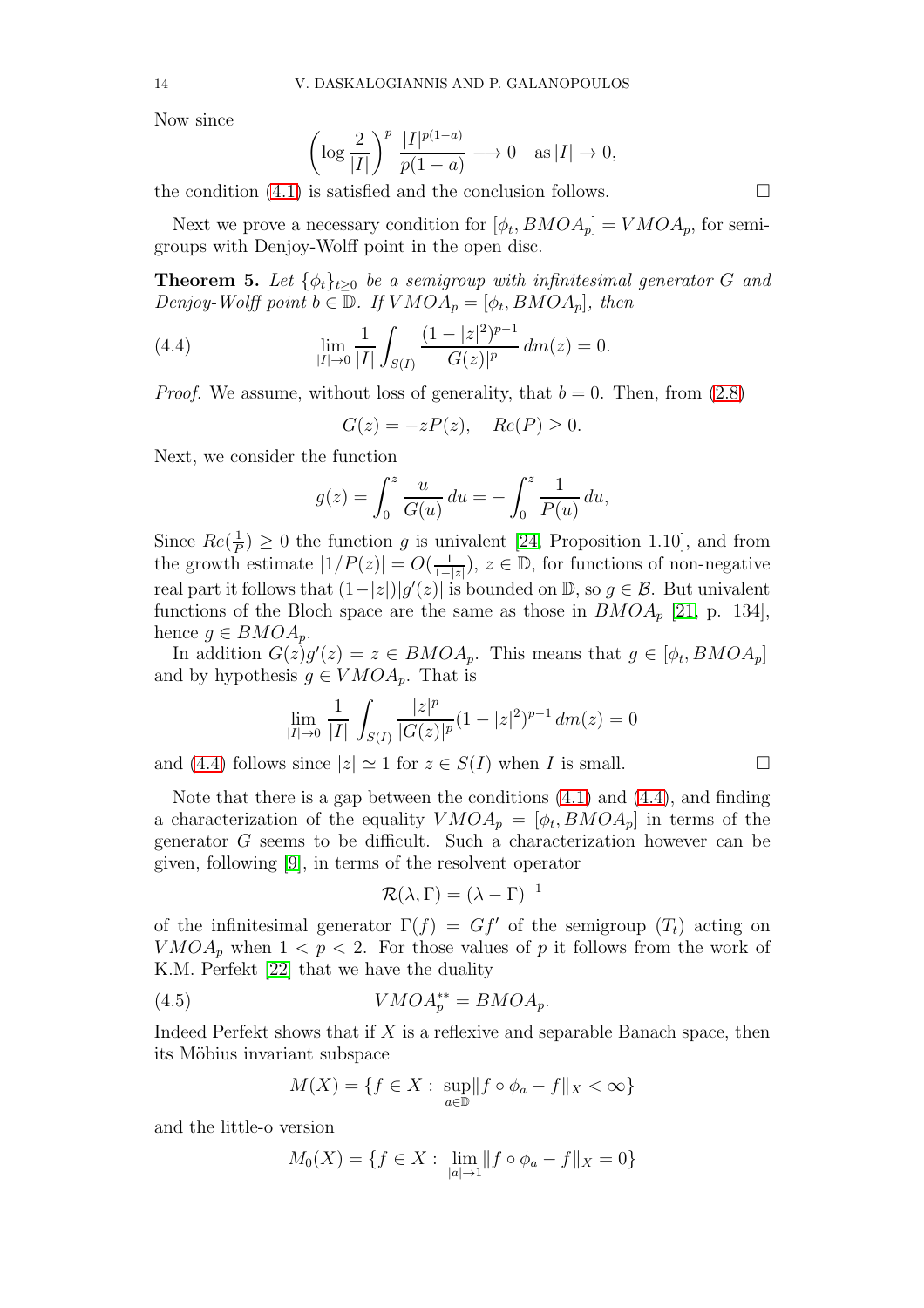have the duality property

$$
M_0(X)^{**} = M(X).
$$

More details on the results from [\[22\]](#page-23-15) will be given in Section 5. If  $X = D_p^p$ p<br>p−1,  $1 \leq p \leq 2$ , then  $M(X) = BMOA_p$  and  $M_0(X) = VMOA_p$  and  $D_p^p$  $_{p-1}^{p}$  is reflexive, as it can be seen by adjusting Luecking's result on the dual spaces of weighted Bergman spaces [\[18,](#page-23-16) Theorm 2.1]. Thus we get the duality [\(4.5\)](#page-13-1).

A characterization of the semigroups for which  $[\phi_t, BMOA] = VMOA$  was given in [\[9\]](#page-23-8) in terms of properties of the resolvent operator. Following the same steps the result is seen to hold for  $BMOA_p$  for all  $1 < p < 2$  as the following proposition describes.

**Proposition 1.** Let  $\{\phi_t\}$  be a semigroup and let  $\Gamma$  be the infinitesimal generator of the composition semigroup  $(T_t)$  acting on  $VMOA_p$ ,  $1 < p < 2$ . Let  $\rho(\Gamma) = {\lambda \in \mathbb{C} : \mathcal{R}(\lambda, \Gamma) = (\lambda - \Gamma)^{-1} : VMOA_p \to VMOA_p}$  is bounded, the resolvent set. Then for  $\lambda \in \rho(\Gamma)$  the following statements are equivalent:

- (1)  $[\phi_t, BMOA_p] = VMOA_p$ .
- (2)  $\mathcal{R}(\lambda, \Gamma)^{**}(BMOA_p) \subset VMOA_p$ .
- (3)  $\mathcal{R}(\lambda, \Gamma)$  is weakly compact on  $VMOA_p$ .

As mentioned above the proof follows the lines of [\[9,](#page-23-8) Theorem 4] and we omit the details.

### 5. VOLTERRA-TYPE OPERATORS ON  $BMOA_p$

In this last section we study Volterra-type operators  $T<sub>g</sub>$  and point out a connection between the maximal subspace  $[\phi_t, BMOA_p]$  and some properties of these operators. The operators  $T<sub>q</sub>$  are defined by

$$
T_g(f)(z) = \int_0^z f(\zeta)g'(\zeta) d\zeta \quad f \in H(\mathbb{D}),
$$

where  $g \in H(\mathbb{D})$  is the inducing symbol. They were first considered by Ch. Pommerenke [\[25\]](#page-24-13). He proved that  $T<sub>g</sub>$  is bounded on the Hardy space  $H<sup>2</sup>$  if and only if  $g \in BMOA$ . This characterization of boundedness was extended to all Hardy spaces  $H^p$  by A. Aleman and A. Siskakis [1] and the operator was subsequently studied on several spaces of analytic functions by many authors.

On the spaces of our concern,  $T_q$  were studied by J. Pau and R. Zhao [\[19\]](#page-23-17). They considered  $T_q$  on the more general family of the spaces  $F(p, q, s)$  and in particular they proved for  $BMOA_p = F(p, p-2, 1)$  and for  $1 \leq p < 2$  that  $T_q: BMOA_p \to BMOA_p$  is bounded if and only if g satisfies

<span id="page-14-0"></span>(5.1) 
$$
\sup_{I \subset \partial \mathbb{D}} \left( \frac{\left( \log \frac{2}{|I|} \right)^p}{|I|} \int_{S(I)} |g'(z)|^p (1 - |z|^2)^{p-1} dm(z) \right) < \infty
$$

and is compact if and only if the corresponding little-oh condition is valid, i.e. the quantity inside the parenthesis goes to 0 as  $|I| \to 0$ .

These results were extended by C. Yuan and C. Tong who proved that for  $1 < p < 2$ , the operator  $T_a : BMOA \rightarrow BMOA_p$  is bounded if and only if the same above condition  $(5.1)$  holds for g, and is compact if and only if the corresponding little-oh condition is valid [\[38,](#page-24-0) Theorem 14  $\&$  Corollary 16, (3)]

In the next theorem we show that for the missing case  $p = 1$  in the results of [\[38\]](#page-24-0), an analogous characterization of boundedness and compactness holds.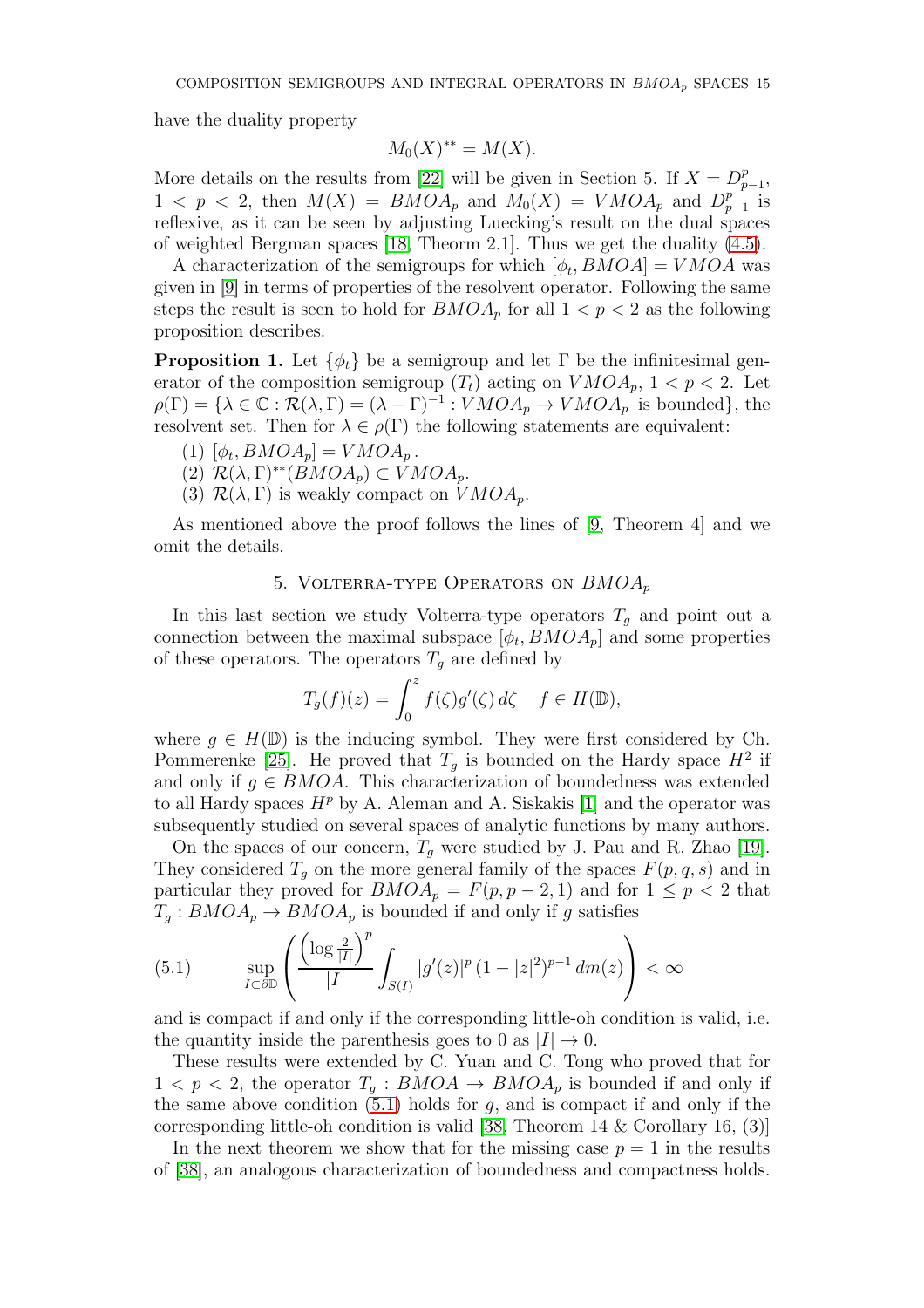**Theorem 6.** Let g be an analytic function on  $D$ . Then:

<span id="page-15-0"></span>(1) The operator  $T_q : BMOA \rightarrow BMOA_1$  is bounded if and only if

(5.2) 
$$
\sup_{I \subset \partial \mathbb{D}} \left( \frac{\log \frac{2}{|I|}}{|I|} \int_{S(I)} |g'(z)| dm(z) \right) < \infty.
$$

<span id="page-15-2"></span>(2) The following are equivalent: (i)  $T_q: BMOA \rightarrow BMOA_1$  is compact. (ii) The function g satisfies,

(5.3) 
$$
\lim_{|I| \to 0} \left( \frac{\log \frac{2}{|I|}}{|I|} \int_{S(I)} |g'(z)| dm(z) \right) = 0.
$$
  
(iii)  $T_g(BMOA) \subset VMOA_1.$ 

*Proof.* (1) Suppose [\(5.2\)](#page-15-0) holds and let  $f \in BMOA$ . Let  $z_I = (1 - |I|)\xi$ , where  $\xi \in \partial \mathbb{D}$  is the center of *I*. Then

(5.4) 
$$
||T_g(f)||_{BMOA_1} \simeq \sup_{I \subset \partial \mathbb{D}} \frac{1}{|I|} \int_{S(I)} |f(z)g'(z)| \, dm(z).
$$

Setting

<span id="page-15-1"></span>
$$
d\mu(z) = d\mu_g(z) := |g'(z)| dm(z),
$$

(this notation will be used throughout the proof) we have

$$
\frac{1}{|I|} \int_{S(I)} |f(z)g'(z)| \, dm(z) = \frac{1}{|I|} \int_{S(I)} |f(z)| \, d\mu(z)
$$
\n
$$
\leq \frac{1}{|I|} \int_{S(I)} |f(z) - f(z_I)| \, d\mu(z) + |f(z_I)| \frac{1}{|I|} \int_{S(I)} |g'(z)| \, dm(z)
$$
\n
$$
\leq \frac{1}{|I|} \int_{S(I)} |f(z) - f(z_I)| \, d\mu(z) + C \left( \frac{\log \frac{2}{|I|}}{|I|} \int_{S(I)} |g'(z)| \, dm(z) \right) ||f||_{BMOA}
$$
\n
$$
\leq A_I(f) + C'||f||_{BMOA},
$$

where we have used the growth estimate for  $BMOA$  functions and the hypoth-esis [\(5.2\)](#page-15-0). Using the estimate  $|1 - \bar{z}_I z| \simeq |I|$  for  $z \in S(I)$ , the quantity  $A_I(f)$ is

$$
A_I(f) = \frac{1}{|I|} \int_{S(I)} \left| \frac{f(z) - f(z_I)}{1 - \overline{z}_I z} \right| |1 - \overline{z}_I z| d\mu(z)
$$
  

$$
\leq C \int_{S(I)} \left| \frac{f(z) - f(z_I)}{1 - \overline{z}_I z} \right| d\mu(z)
$$

We can then continue with the last integral by repeating the steps in the proof of Theorem [4.](#page-10-1) In specific, apply a Cauchy-Schwarz inequality, use [\(5.2\)](#page-15-0) and its implication that  $d\mu(z)$  is a Carleson measure, and change to polar coordinates to obtain

$$
\int_{S(I)} \left| \frac{f(z) - f(z_I)}{1 - \bar{z}_I z} \right| \, d\mu(z) \le \frac{C}{(\log \frac{2}{|I|})^{1/2}} \|f\|_G
$$

where  $||f||_G$  is the Garsia norm of f, which is equivalent to  $||f||_{BMOA}$ . It follows then from [\(5.4\)](#page-15-1) that  $||T_g(f)||_{BMOA_1} \leq C||f||_{BMOA}$  for some constant C and for all  $f \in BMOA$ , i.e.  $T_g : BMOA \rightarrow BMOA_1$  is bounded.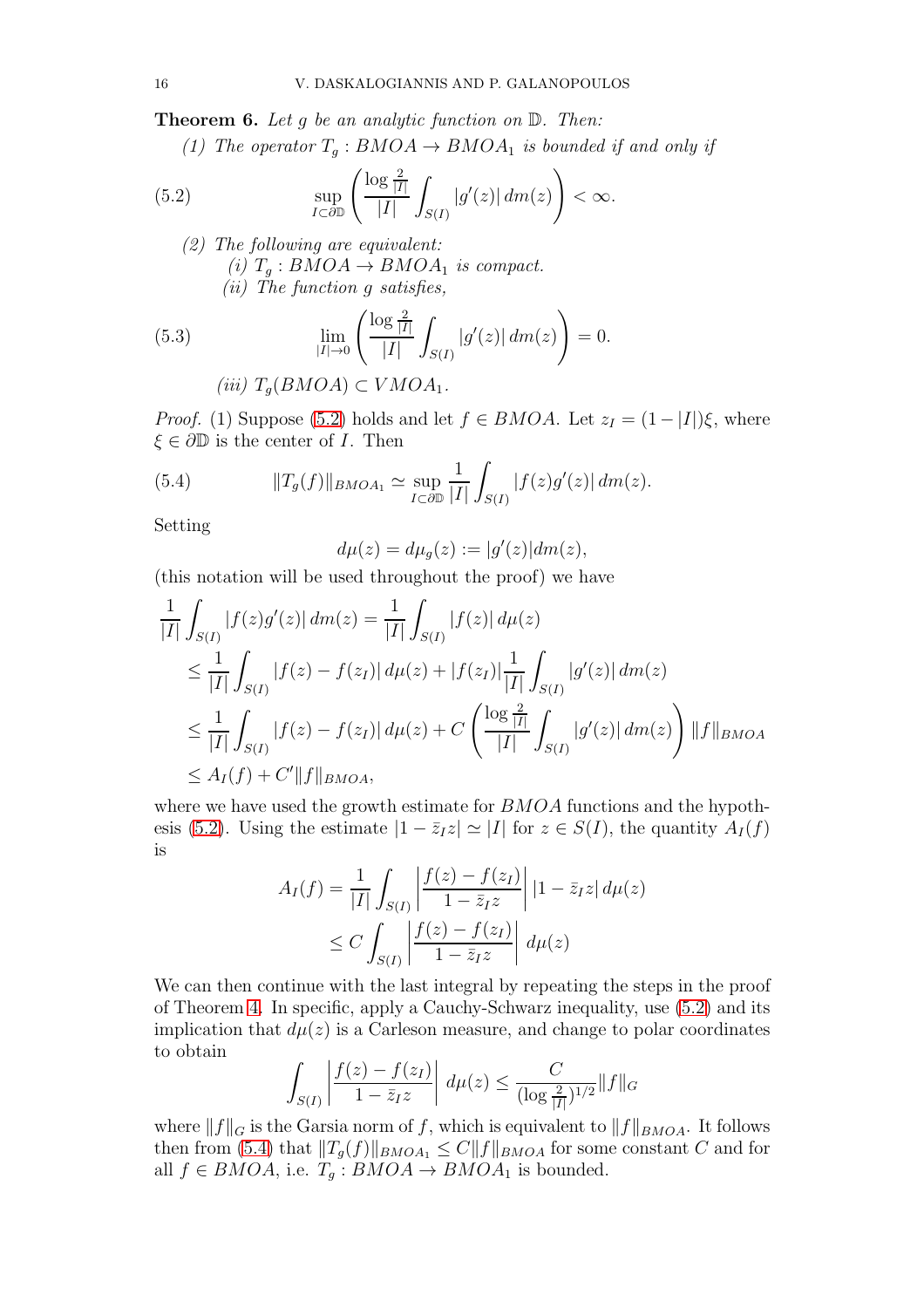For the converse, assume that  $T_g : BMOA \to BMOA_1$  is bounded and use the test functions

$$
f_a(z) = \log \frac{1}{1 - \bar{a}z}, \quad a \in \mathbb{D},
$$

which form a bounded set in *BMOA*. If  $a = z_I$  then  $|f_a(z)| \simeq \log \frac{2}{|I|}$  for  $z \in S(I)$  and so

$$
\frac{\log \frac{2}{|I|}}{|I|} \int_{S(I)} |g'(z)| \, dm(z) \leq C \frac{1}{|I|} \int_{S(I)} |f_a(z)| |g'(z)| \, dm(z)
$$
  
\n
$$
\leq C' \|T_g(f_a)\|_{BMOA_1}
$$
  
\n
$$
\leq C' \|T_g\| \|f_a\|_{BMOA}
$$
  
\n
$$
\leq C'' \|T_g\|
$$

so [\(5.2\)](#page-15-0) holds.

(2) We first show that (i) and (ii) are equivalent. First assume (ii) holds, then we will show that  $T_q : BMOA \rightarrow BMOA_1$  is compact. Using a well known characterization of compactness of operators on function spaces, see for example [\[32,](#page-24-14) Lemma 3.7], it suffices to show that if  $(f_n)$  is a bounded sequence in BMOA such that  $f_n \to 0$  uniformly on each compact subset of  $\mathbb D$  then  $||T_q(f_n)||_{BMOA_1} \to 0$ . Equivalently we want to show that

(5.5) 
$$
\sup_{I} \frac{1}{|I|} \int_{S(I)} |f_n(z)| |g'(z)| dm(z) \to 0 \text{ as } n \to \infty.
$$

To show this we write

<span id="page-16-0"></span>
$$
\frac{1}{|I|} \int_{S(I)} |f_n(z)||g'(z)| \, dm(z) \le \frac{1}{|I|} \int_{S(I)} |f_n(z) - f_n(z_I)||g'(z)| \, dm(z)
$$

$$
+ |f_n(z_I)| \frac{1}{|I|} \int_{S(I)} |g'(z)| \, dm(z)
$$

$$
= A_n(I) + B_n(I),
$$

where  $z_I$  is as before.

We first treat  $B_n(I)$ . Using the assumptions on  $(f_n)$  we have

$$
|f_n(z_I)| \le C ||f_n||_{BMOA} \log \frac{2}{1-|z_I|} \le C' \log \frac{2}{|I|},
$$

for all  $I$  and  $n$ , so that

$$
B_n(I) \le C' \frac{\log \frac{2}{|I|}}{|I|} \int_{S(I)} |g'(z)| \, dm(z)
$$

for all n. Now given  $\varepsilon > 0$ , by the hypothesis [\(5.3\)](#page-15-2) and the above inequality, there is a  $\delta > 0$  such that if  $|I| < \delta$  then  $B_n(I) < \varepsilon/2$  for all n, thus,  $\sup_{|I|<\delta} B_n(I) \leq \varepsilon/2$  for all n.

On the other hand if I is an arc with  $|I| \ge \delta$  then  $|z_I| = 1 - |I| \le 1 - \delta$ , so  $z_I$  is inside the closed disc  $\{|z| \leq 1 - \delta\}$ . This and the assumption of the convergence of  $(f_n)$  to 0, uniformly on compact sets, imply that there is an  $N_0$ such that for  $n \geq N_0$ 

$$
|f_n(z_I)| \frac{1}{|I|} \int_{S(I)} |g'(z)| \, dm(z) \leq \sup_{|z| \leq 1-\delta} |f_n(z)| \, ||g||_{BMOA_1} \leq \varepsilon/2,
$$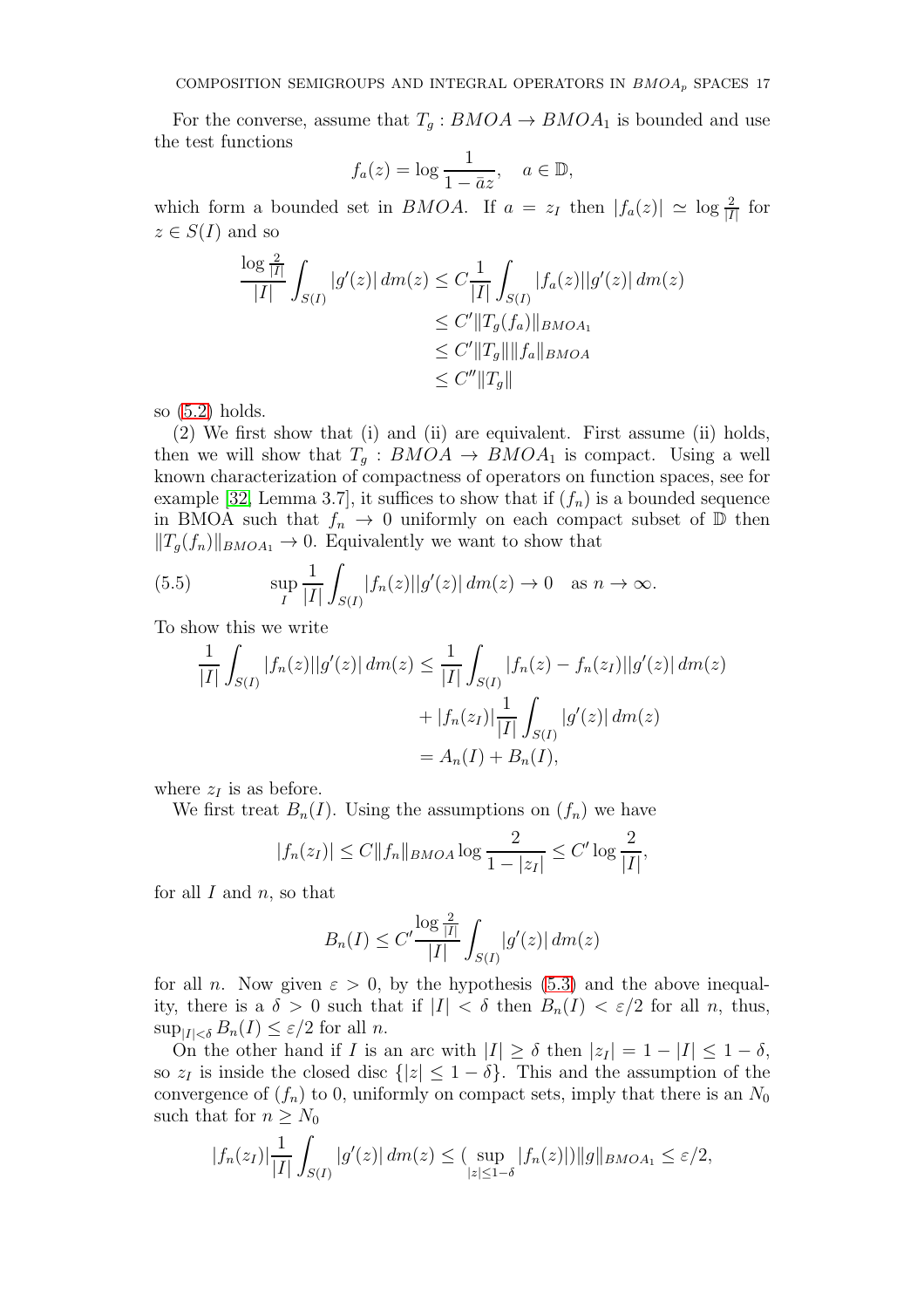thus sup  $B_n(I) \leq \varepsilon/2$ , for  $n \geq N_0$ . It follows then that  $|I|\geq \delta$ 

$$
\sup_{I} B_n(I) = \max\left\{\sup_{|I| < \delta} B_n(I), \sup_{|I| \ge \delta} B_n(I)\right\} \le \sup_{|I| < \delta} B_n(I) + \sup_{|I| \ge \delta} B_n(I) \le \varepsilon,
$$

for  $n \geq N_0$ , therefore

<span id="page-17-0"></span>(5.6) 
$$
\lim_{n \to \infty} \sup_{I} B_n(I) = \lim_{n \to \infty} \left( \sup_{I} |f_n(z_I)| \frac{1}{|I|} \int_{S(I)} |g'(z)| dm(z) \right) = 0.
$$

Now we consider  $A_n(I)$ . Using the estimate  $|1 - \bar{z}_I z| \simeq |I|$  for  $z \in S(I)$  and recalling that  $d\mu(z) = |g'(z)| dm(z)$  we have

(5.7) 
$$
A_n(I) \simeq \int_{S(I)} \frac{|f_n(z) - f_n(z_I)|}{|1 - \bar{z}_I z|} d\mu(z).
$$

The hypothesis [\(5.3\)](#page-15-2) implies

$$
\mu(S(I)) \le C \frac{|I|}{\log \frac{2}{|I|}} \quad \text{for all } I,
$$

and applying the Cauchy-Schwartz inequality we obtain

$$
A_n(I)^2 \simeq \left( \int_{S(I)} \frac{|f_n(z) - f_n(z_I)|}{|1 - \bar{z}_I z|} d\mu(z) \right)^2
$$
  
\n
$$
\leq \mu(S(I)) \int_{S(I)} \left| \frac{f_n(z) - f_n(z_I)}{1 - \bar{z}_I z} \right|^2 d\mu(z)
$$
  
\n
$$
\leq C \frac{|I|}{\log \frac{2}{|I|}} \int_{\mathbb{D}} \left| \frac{f_n(z) - f_n(z_I)}{1 - \bar{z}_I z} \right|^2 d\mu(z)
$$
  
\n
$$
\simeq \frac{|I|}{\log \frac{2}{|I|}} \int_{\mathbb{D} \setminus D_r} \left| \frac{f_n(z) - f_n(z_I)}{1 - \bar{z}_I z} \right|^2 d\mu(z) + \frac{|I|}{\log \frac{2}{|I|}} \int_{D_r} \left| \frac{f_n(z) - f_n(z_I)}{1 - \bar{z}_I z} \right|^2 d\mu(z),
$$

where  $D_r = \{z \in \mathbb{D} : |z| \leq r\}$  and  $r \in (0, 1)$  will be chosen later. We consider each term of this sum separately.

For the integral in the first term, putting  $d\mu_r = d\mu|_{\mathbb{D}\setminus D_r}$  and applying [\(2.6\)](#page-4-0) in the first inequality, we have

$$
\int_{\mathbb{D}\setminus D_r} \left| \frac{f_n(z) - f_n(z_I)}{1 - \bar{z}_I z} \right|^2 d\mu(z) = \int_{\mathbb{D}} \left| \frac{f_n(z) - f_n(z_I)}{1 - \bar{z}_I z} \right|^2 d\mu_r(z)
$$
\n
$$
\leq C \|\mu_r\|_{CM} \int_{\partial \mathbb{D}} \left| \frac{f_n(\zeta) - f_n(z_I)}{1 - \bar{z}_I \zeta} \right|^2 |d\zeta|
$$
\n
$$
= C \|\mu_r\|_{CM} \frac{1 - |z_I|}{|I|} \int_{\partial \mathbb{D}} \left| \frac{f_n(\zeta) - f_n(z_I)}{1 - \bar{z}_I \zeta} \right|^2 |d\zeta|
$$
\n
$$
\leq C' \|\mu_r\|_{CM} \frac{1}{|I|} \sup_{a \in \mathbb{D}} \left( (1 - |a|^2) \int_{\partial \mathbb{D}} \left| \frac{f_n(\zeta) - f_n(a)}{1 - \bar{a}\zeta} \right|^2 |d\zeta| \right)
$$
\n
$$
\leq C'' \frac{1}{|I|} \|\mu_r\|_{CM} \|f_n\|_{BMOA}^2
$$
\n
$$
\leq C''' \frac{1}{|I|} \|\mu_r\|_{CM},
$$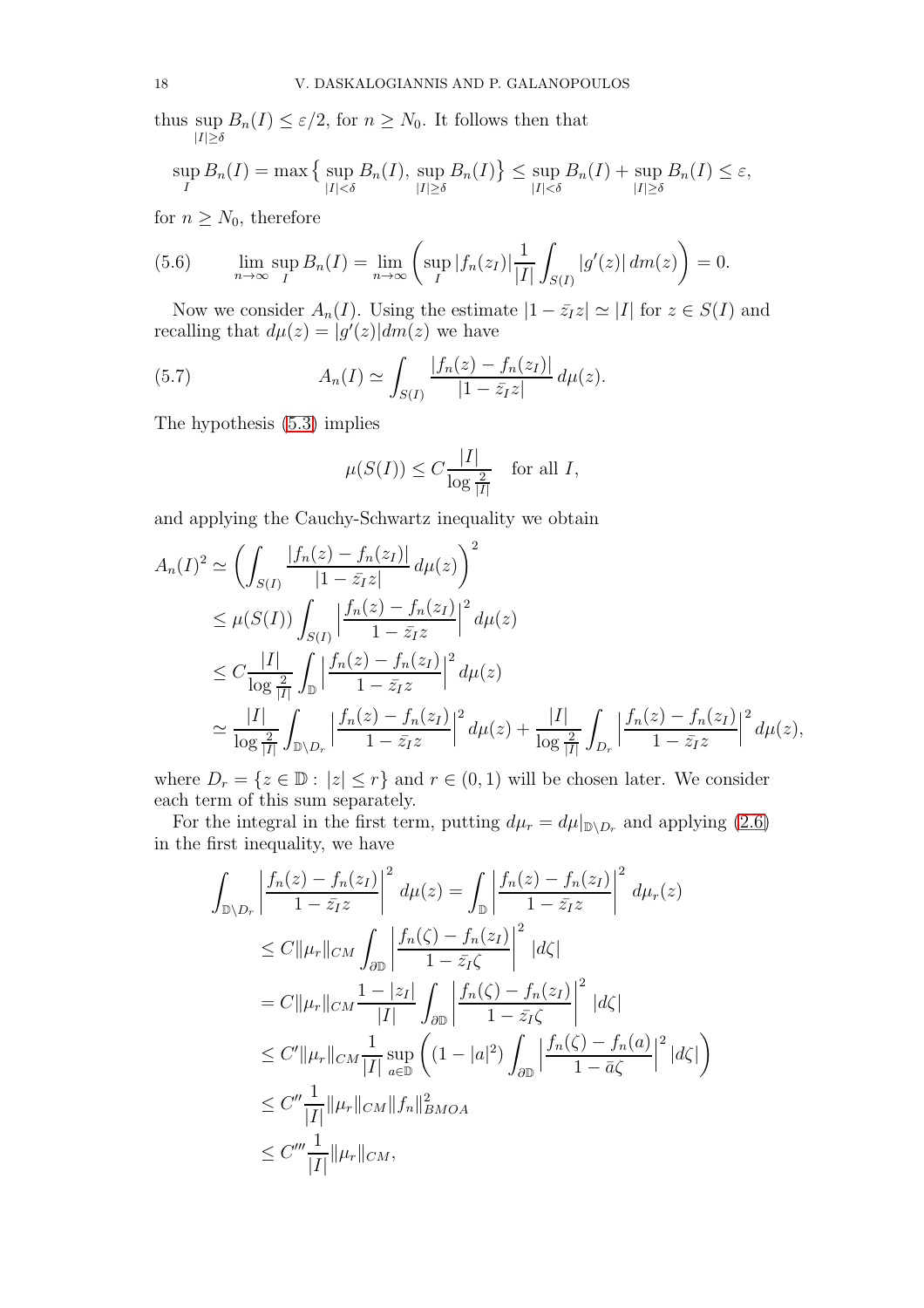for all I. At this point, since  $\mu$  is a vanishing Carleson measure, we can use [\[38,](#page-24-0) Lemma 15] which says that  $\lim_{r \to 1^-} ||\mu_r||_{CM} = 0$ . Thus given  $\varepsilon > 0$  we can find an  $r$  such that

<span id="page-18-0"></span>(5.8) 
$$
\sup_{I} \frac{|I|}{\log \frac{2}{|I|}} \int_{\mathbb{D}\setminus D_r} \left| \frac{f_n(z) - f_n(z_I)}{1 - \bar{z}_I z} \right|^2 d\mu(z) < \varepsilon, \text{ for all } n.
$$

Now we consider the second term, with r fixed as above. For  $|z| \leq r$  we have  $|1 - \bar{z}_I z|^2 > (1 - r)^2$  and sup  $|g'(z)| < \infty$ , so there are constants such  $|z|\leq r$ 

that

$$
\int_{D_r} \left| \frac{f_n(z) - f_n(z_I)}{1 - \bar{z}_I z} \right|^2 d\mu(z) \le C_r \int_{D_r} |f_n(z)|^2 d\mu(z) + C_r |f_n(z_I)|^2 \int_{D_r} d\mu(z)
$$
  

$$
\le C'_r \sup_{|z| \le r} |f_n(z)|^2 + C'_r |f_n(z_I)|^2,
$$

and we then have

$$
\frac{|I|}{\log\frac{2}{|I|}} \int_{D_r} \left| \frac{f_n(z) - f_n(z_I)}{1 - \bar{z}_I z} \right|^2 d\mu(z) \le C'_r \frac{|I|}{\log\frac{2}{|I|}} \sup_{|z| \le r} |f_n(z)|^2 + C'_r \frac{|I|}{\log\frac{2}{|I|}} |f_n(z_I)|^2
$$
  

$$
\le C''_r \sup_{|z| \le r} |f_n(z)|^2 + C'_r \frac{|I|}{\log\frac{2}{|I|}} |f_n(z_I)|^2.
$$

By the hypothesis on  $(f_n)$ , the first term above tends to 0 as  $n \to \infty$ . In addition for each small positive  $\delta$  we have,

$$
\sup_{I} \frac{|I|}{\log \frac{2}{|I|}} |f_n(z_I)|^2 \le \sup_{|I| < \delta} \frac{|I|}{\log \frac{2}{|I|}} |f_n(z_I)|^2 + \sup_{|I| \ge \delta} \frac{|I|}{\log \frac{2}{|I|}} |f_n(z_I)|^2
$$
  

$$
\le C \sup_{|I| < \delta} \frac{|I|}{\log \frac{2}{|I|}} \left( \log \frac{2}{|I|} \right)^2 + \sup_{|I| \ge \delta} \frac{|I|}{\log \frac{2}{|I|}} |f_n(z_I)|^2
$$
  

$$
= C \sup_{|I| < \delta} |I| \log \frac{2}{|I|} + \sup_{|I| \ge \delta} \frac{|I|}{\log \frac{2}{|I|}} |f_n(z_I)|^2.
$$

Now for the given  $\varepsilon$  we can choose  $\delta$  such that if  $|I| < \delta$ , then  $C|I| \log \frac{2}{|I|} < \varepsilon$ , so that

$$
\sup_{|I|<\delta}\frac{|I|}{\log\frac{2}{|I|}}|f_n(z_I)|^2<\varepsilon,
$$

for all *n*. At the same time if  $|I| \ge \delta$  then  $|z_I| \le 1 - \delta$  and by the hypothesis on  $(f_n)$  and the fact that  $\frac{|I|}{\log \frac{2}{|I|}}$  remains bounded, we can find  $N_1$  such that

$$
\sup_{|I|\geq \delta} \frac{|I|}{\log \frac{2}{|I|}} |f_n(z_I)|^2 < \varepsilon
$$

for  $n \geq N_1$ . It follows from the last two inequalities that

$$
\lim_{n \to \infty} \sup_{I} \frac{|I|}{\log \frac{2}{|I|}} |f_n(z_I)|^2 = 0.
$$

Putting the above together gives

(5.9) 
$$
\lim_{n \to \infty} \left( \sup_{I} \frac{|I|}{\log \frac{2}{|I|}} \int_{D_r} \left| \frac{f_n(z) - f_n(z_I)}{1 - \bar{z}_I z} \right|^2 d\mu(z) \right) = 0.
$$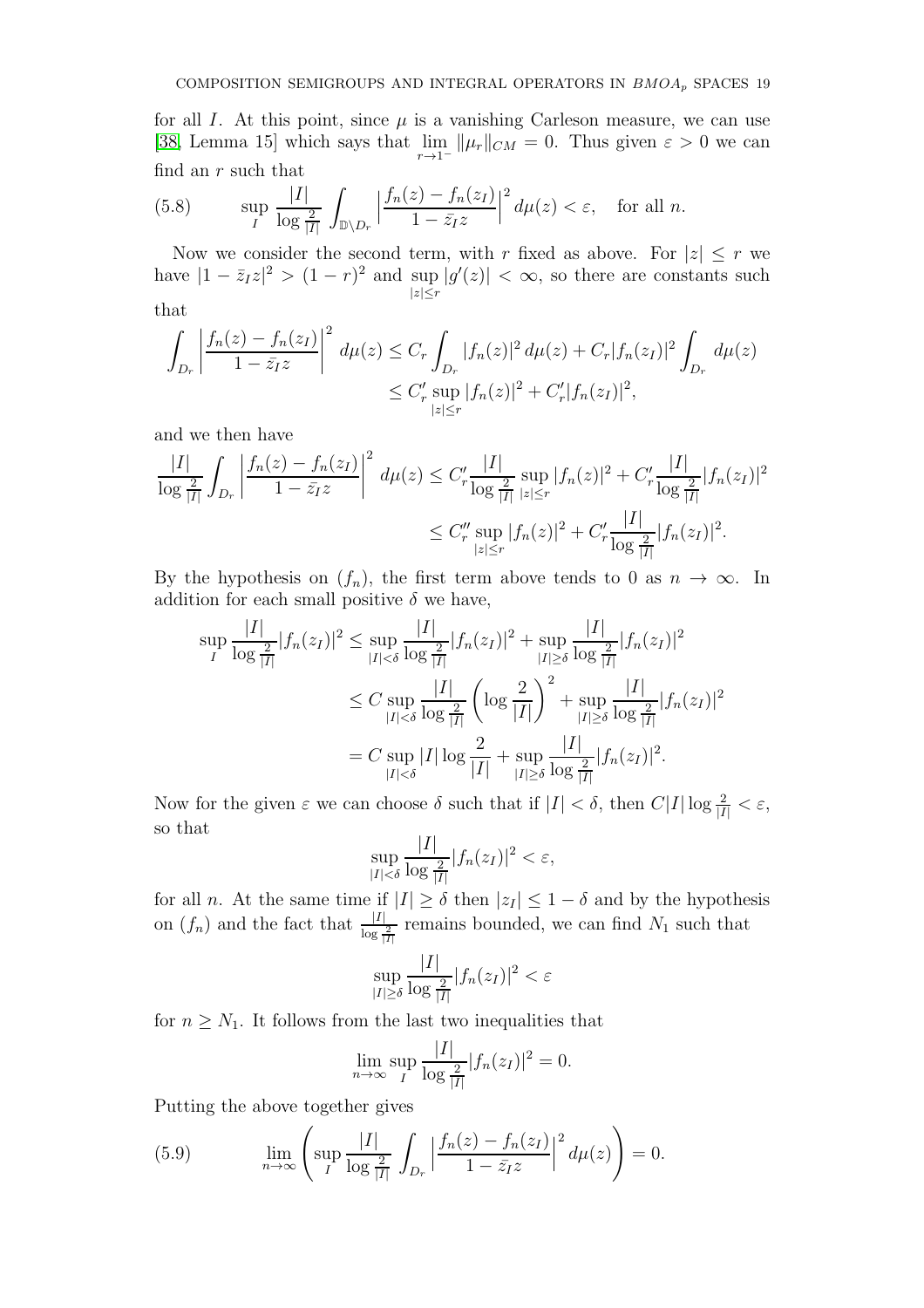From this and [\(5.8\)](#page-18-0) we obtain  $\lim_{n\to\infty} \sup_I A_n(I) = 0$ , and finally in combination with [\(5.6\)](#page-17-0) the desired conclusion [\(5.5\)](#page-16-0) is obtained.

To show the converse assume  $T_g : BMOA \to BMOA_1$  is compact. Then, taking into account that there is a constant C such that for each  $f \in BMOA_1$ ,  $||f||_{BMOA} \leq C||f||_{BMOA_1}$ , we can easily verify that the restriction

$$
T_g|_{BMOA_1}: BMOA_1 \to BMOA_1
$$

is a compact operator. It then follows from [\[19,](#page-23-17) Theorem 5.2 (ii)], applied for the space  $BMOA_1 = F(1, -1, 1)$ , that

$$
\lim_{|a| \to 1} \log \frac{2}{1 - |a|^2} \int_{\mathbb{D}} |g'(z)| (1 - |\phi_a(z)|^2) dm(z) = 0
$$

and this condition on  $q$  is well known to be equivalent to  $(5.3)$ .

Next we show that conditions (ii) and (iii) are equivalent. Suppose (ii) holds and  $f \in BMOA$ , we need to show that  $T_q(f) \in VMOA_1$  or equivalently that

$$
\lim_{|I| \to 0} \frac{1}{|I|} \int_{S(I)} |f(z)| |g'(z)| \, dm(z) = 0.
$$

To do this we can follow the steps in the proof of Theorem [4](#page-10-1) for the value  $p = 1$ , setting  $d\mu(z) = |g'(z)| dm(z)$ . As in that proof the calculations lead to an inequality involving the Garsia norm of  $f$  and finally to the conclusion that the above limit is 0, so condition [\(5.3\)](#page-15-2) implies that  $T_q(BMOA) \subset VMOA_1$ .

To show the converse we use the test functions

$$
f_I(z) = \log \frac{1}{1 - \bar{z}_I z} \in BMOA,
$$

thus  $T_g(f_I) \in VMOA_1$ . Using the standard estimate  $|f_I(z)| \simeq \log \frac{2}{|I|}$  for  $z \in S(I)$  we have

$$
\frac{\log \frac{2}{|I|}}{|I|} \int_{S(I)} |g'(z)| \, dm(z) \le \frac{C}{|I|} \int_{S(I)} |f_I(z)| |g'(z)| \, dm(z)
$$

$$
= \frac{C}{|I|} \int_{S(I)} |T_g(f_I)'(z)| \, dm(z)
$$

which gives the desired conclusion.

To continue the study of compactness and weak compactness of Volterra operators on  $BMOA_p$  we will need some results of K.M. Perfekt from [\[22\]](#page-23-15),[\[23\]](#page-23-18). In these articles there is a general construction of pairs of spaces  $(M_0, M)$ obtained by little oh and big oh conditions respectively. More precisely let  $X, Y$  be two Banach spaces, where X is reflexive and separable, and let  $\mathcal L$  be a family of bounded linear operators  $L : X \to Y$ , equipped with a  $\sigma$ -compact, locally compact Hausdorff topology  $\tau$ , such that for every  $x \in X$  the map  $T_x: \mathcal{L} \to Y$ ,  $T_x(L) = L(x)$  is continuous. A pair of spaces is then defined

$$
M = M(X, \mathcal{L}) = \{x \in X : \sup_{L \in \mathcal{L}} ||L(x)||_Y < \infty\},\newline M_0 = M_0(X, \mathcal{L}) = \{x \in M : \limsup_{L \to \infty} ||L(x)||_Y = 0\}
$$

where  $L \to \infty$  in the definition of  $M_0$  means that L eventually escapes all compact subsets of the topological space  $(\mathcal{L}, \tau)$ . Under appropriate assumptions on  $\mathcal L$  the quantity  $||x||_M = \sup_{L \in \mathcal L} ||L(x)||_Y$  is a norm on M and, by

$$
\overline{\phantom{0}}
$$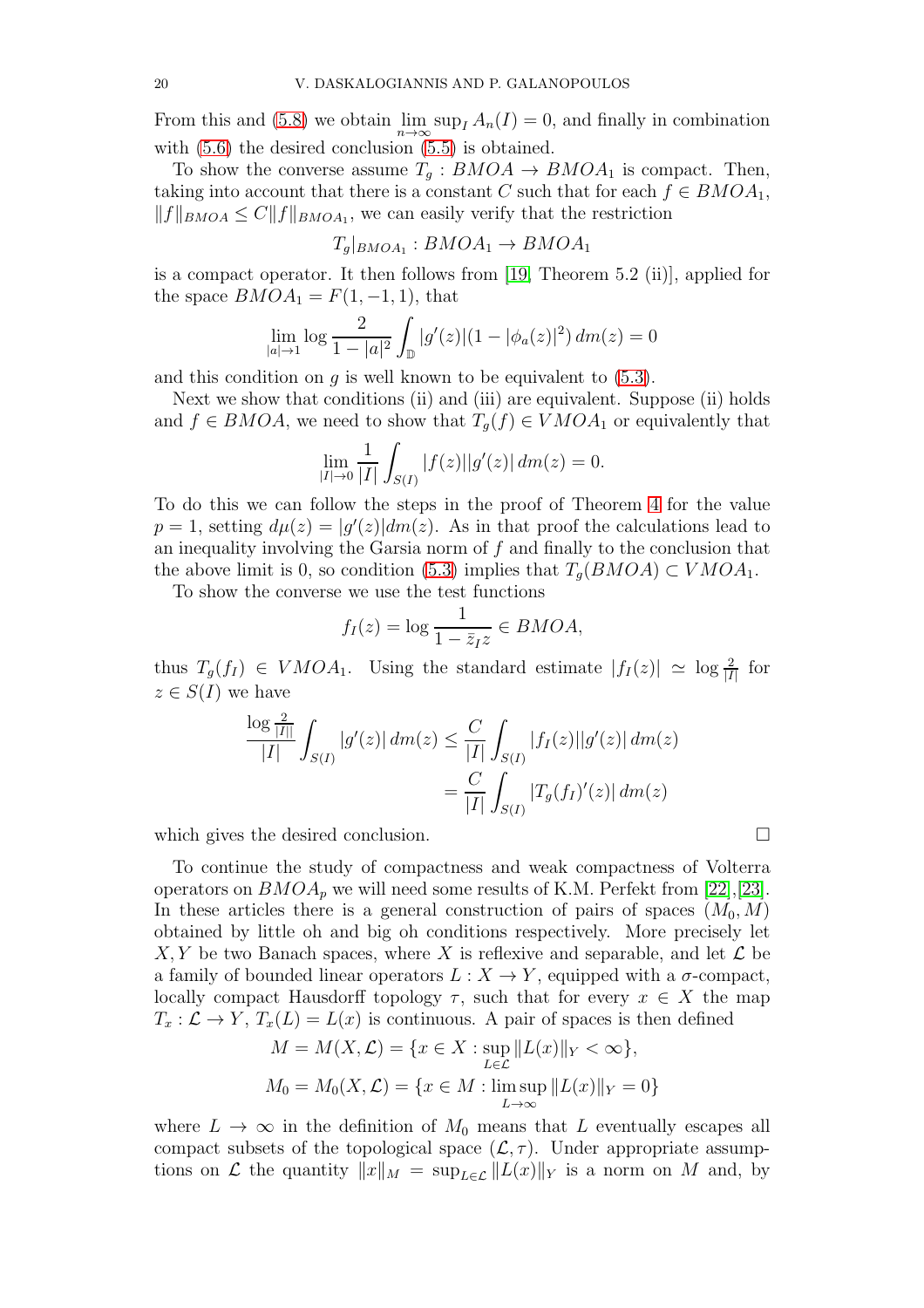replacing X by the closure of M in X and repeating the construction, it may be assumed that M is dense in X. It is clear that  $M_0$  is a closed subspace of M. This construction puts in a very general frame classical pairs such as the mean oscillation pair (VMOA, BMOA), the Bloch pair  $(\mathcal{B}_0, \mathcal{B})$ , other Möbius invariant pairs, Lipschitz-Hölder spaces, etc. Using functional analysis methods it is then proved under mild additional assumptions that the duality  $M_0^{**} = M$  holds in this general context and also the following theorem on weak compactness.

**Theorem A.**  $([23, Theorem 3.2])$  $([23, Theorem 3.2])$  $([23, Theorem 3.2])$ . Let Z a Banach space. A bounded linear operator  $T : M_0(X, \mathcal{L}) \to Z$  is weakly compact if and only if for each  $\varepsilon > 0$ , there is a  $C > 0$  such that

$$
||T(x)||_Z \le C||x||_X + \varepsilon ||x||_M, \quad \text{for each } x \in M_0(X, \mathcal{L})
$$

In addition as a corollary, the same above characterization holds for weak compactness of operators  $T : M(X, \mathcal{L}) \to Z$  provided that they are weak<sup>\*</sup> − weak continuous with respect to the duality  $M_0^{**} = M$ .

To obtain the pair of spaces  $(VMOA_p, BMOA_p)$ , we apply the above construction with  $X = Y = D_p^p$  $_{p-1}^{p}$ , 1 < p < 2, and

$$
\mathcal{L} = \{L_a : a \in \mathbb{D}\}, \quad L_a(f) = f \circ \varphi_a - f(a),
$$

with  $\varphi_a$  the Möbius automorphisms of  $\mathbb D$ . We can then apply the above theorem as in [\[23,](#page-23-18) Example 4] to obtain information about the Volterra operators  $T<sub>g</sub>$ acting on the spaces, thus generalizing results from [\[31\]](#page-24-15), [\[9\]](#page-23-8), [\[16\]](#page-23-19), concerning compactness and weak compactness of  $T<sub>q</sub>$  on the pair (VMOA, BMOA).

**Theorem 7.** Let  $1 < p < 2$  and g analytic on  $D$  such that the Volterra operator  $T_q : BMOA_p \to BMOA_p$  is bounded. Then the following are equivalent:

- (i)  $T_q: VMOA_p \to VMOA_p$  is weakly compact
- (ii)  $T_q(BMOA_p) \subseteq VMOA_p$
- (iii)  $T_q : BMOA_p \rightarrow BMOA_p$  is weakly compact
- (iv) The function g satsifies

$$
\lim_{|I|\to 0}\frac{\left(\log\frac{2}{|I|}\right)^p}{|I|}\int_{S(I)}|g'(z)|^p(1-|z|^2)^{p-1}\,dm(z)=0.
$$

*Proof.* Starting with the duality  $(VMOA_p)^{**} = BMOA_p$  it is easy to verify that  $(T_g|_{VMOA_p})^{**} = T_g$ . Hence, the equivalence of  $(i)$ ,  $(ii)$  and  $(iii)$  is immediate due to Gantmacher's Theorem [\[2,](#page-23-20) Theorem 5.23]. We will prove the equivalence between  $(iii)$ ,  $(iv)$ .

Suppose (iii) holds. Consider a sequence of arcs  $\{I_n\}$  such that  $|I_n| \to 0$ , and let  $w_n = (1-|I_n|)\zeta_n$  where  $\zeta_n \in \partial \mathbb{D}$  is the center of the arc  $I_n$ . Without loss of generality we may assume that  $\lim_{n\to\infty} w_n = \zeta \in \partial \mathbb{D}$ . Consider the functions

$$
f_n(z) = \log \frac{1}{1 - \bar{w}_n z}
$$
,  $f_0(z) = \log \frac{1}{1 - \bar{\zeta} z}$ ,  $h_n(z) = \log \frac{1 - \bar{\zeta} z}{1 - \bar{w}_n z}$ ,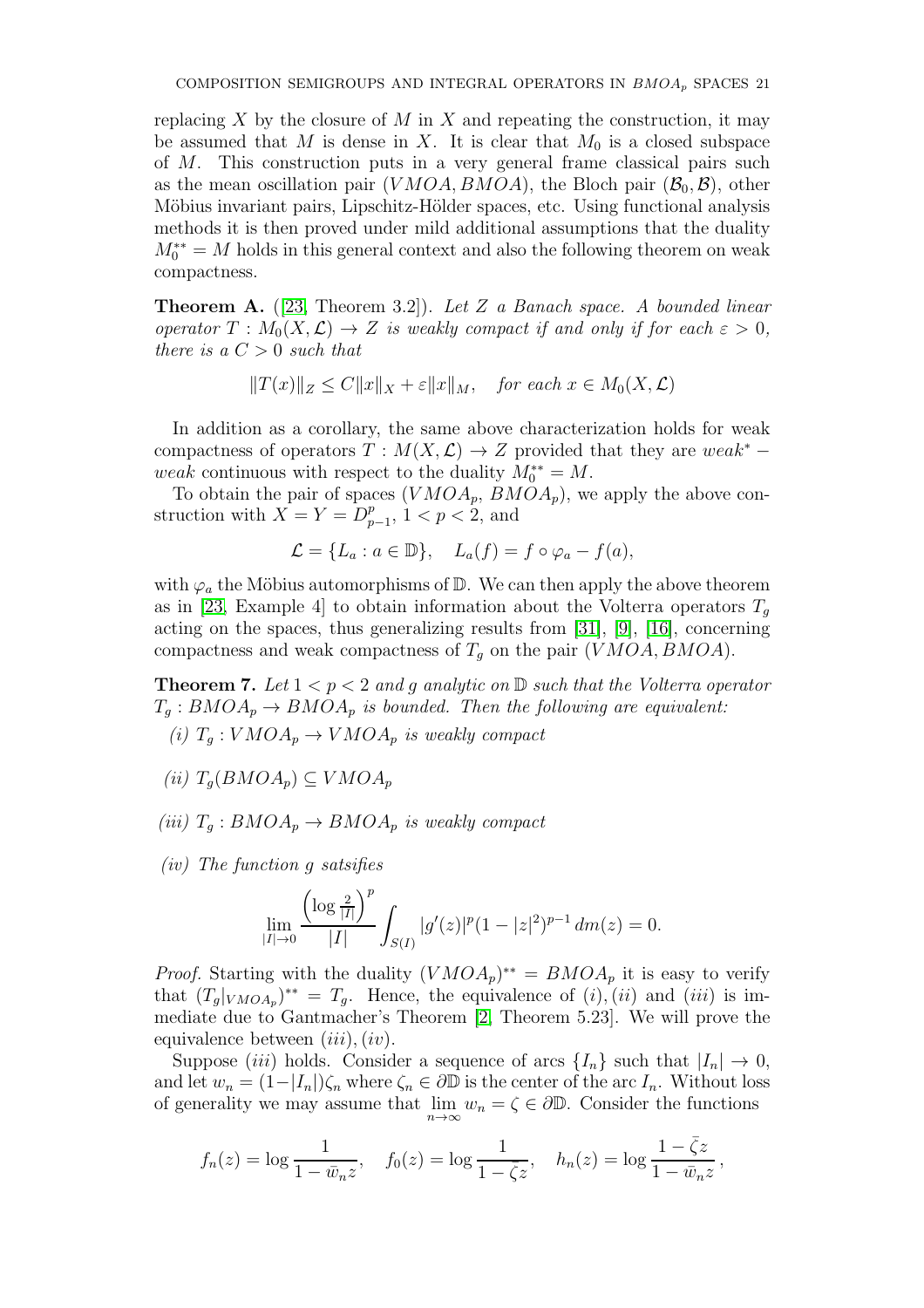and notice that  $||h_n||_{BMOA_p} \leq C||\log \frac{1}{1-z}||_{BMOA_p}$ , and also that

<span id="page-21-0"></span>(5.10) 
$$
\lim_{|I_n| \to 0} ||h_n||_{D_{p-1}^p} = 0.
$$

For  $z \in S(I_n)$  we have that  $|f_n(z)| \simeq \log \frac{2}{|I_n|}$ , hence

$$
\frac{\left(\log \frac{2}{|I_n|}\right)^p}{|I_n|} \int_{S(I_n)} |g'(z)|^p (1-|z|^2)^{p-1} dm(z)
$$
\n
$$
\leq C \frac{1}{|I_n|} \int_{S(I_n)} |f_n(z)|^p |g'(z)|^p (1-|z|^2)^{p-1} dm(z)
$$
\n
$$
\leq C \frac{1}{|I_n|} \int_{S(I_n)} |f_0(z)|^p |g'(z)|^p (1-|z|^2)^{p-1} dm(z)
$$
\n
$$
+ C \frac{1}{|I_n|} \int_{S(I_n)} |f_n(z) - f_0(z)|^p |g'(z)|^p (1-|z|^2)^{p-1} dm(z)
$$
\n
$$
\leq C \frac{1}{|I_n|} \int_{S(I_n)} |(T_g(f_0)(z))'|^p (1-|z|^2)^{p-1} dm(z) + C \|T_g(h_n)\|_{BMOA_p}^p
$$
\n
$$
= A_n + B_n
$$

Since  $f_0 \in BMOA_p$  from the equivalence of (*ii*) and (*iii*) we have that  $T_g(f_0) \in VMOA_p$  thus  $\lim_{n \to \infty} A_n = 0$ . In addition by the hypothesis and the theorem mentioned above [\[23,](#page-23-18) Theorem 3.2], for  $\varepsilon > 0$  there is a constant C such that

$$
||T_g(h_n)||_{BMOA_p} \le C||h_n||_{D_{p-1}^p} + \varepsilon||h_n||_{BMOA_p}
$$
  
\n
$$
\le C||h_n||_{D_{p-1}^p} + \varepsilon C'||\log \frac{1}{1-z}||_{BMOA_p}.
$$

In combination with [\(5.10\)](#page-21-0) it follows then that  $\lim_{n\to\infty} B_n = 0$  and the desired condition (iv) follows.

Conversely if  $(iv)$  holds then from [\[19,](#page-23-17) Theorem 5.2(ii)]  $T<sub>q</sub>$  is compact on  $BMOA_p$  and (iii) follows.

We collect in a corollary the information about Volterra operators on  $BMOA_p$ .

<span id="page-21-1"></span>**Corollary 5.1.** Let  $1 < p < 2$  and let g be analytic on  $D$ , such that the operator  $T_g : BMOA_p \to BMOA_p$  is bounded. Then the following are equivalent:

(i)  $T_q : BMOA \rightarrow BMOA_p$  is compact

- (ii)  $T_q : BMOA_p \rightarrow BMOA_p$  is compact
- (iii)  $T_q : BMOA_p \rightarrow BMOA_p$  is weakly compact
- (iv)  $T_a: VMOA_p \to VMOA_p$  is weakly compact
- (v)  $T_q(BMOA_p) \subseteq VMOA_p$
- (vi)  $T_a(BMOA) \subset VMOA_n$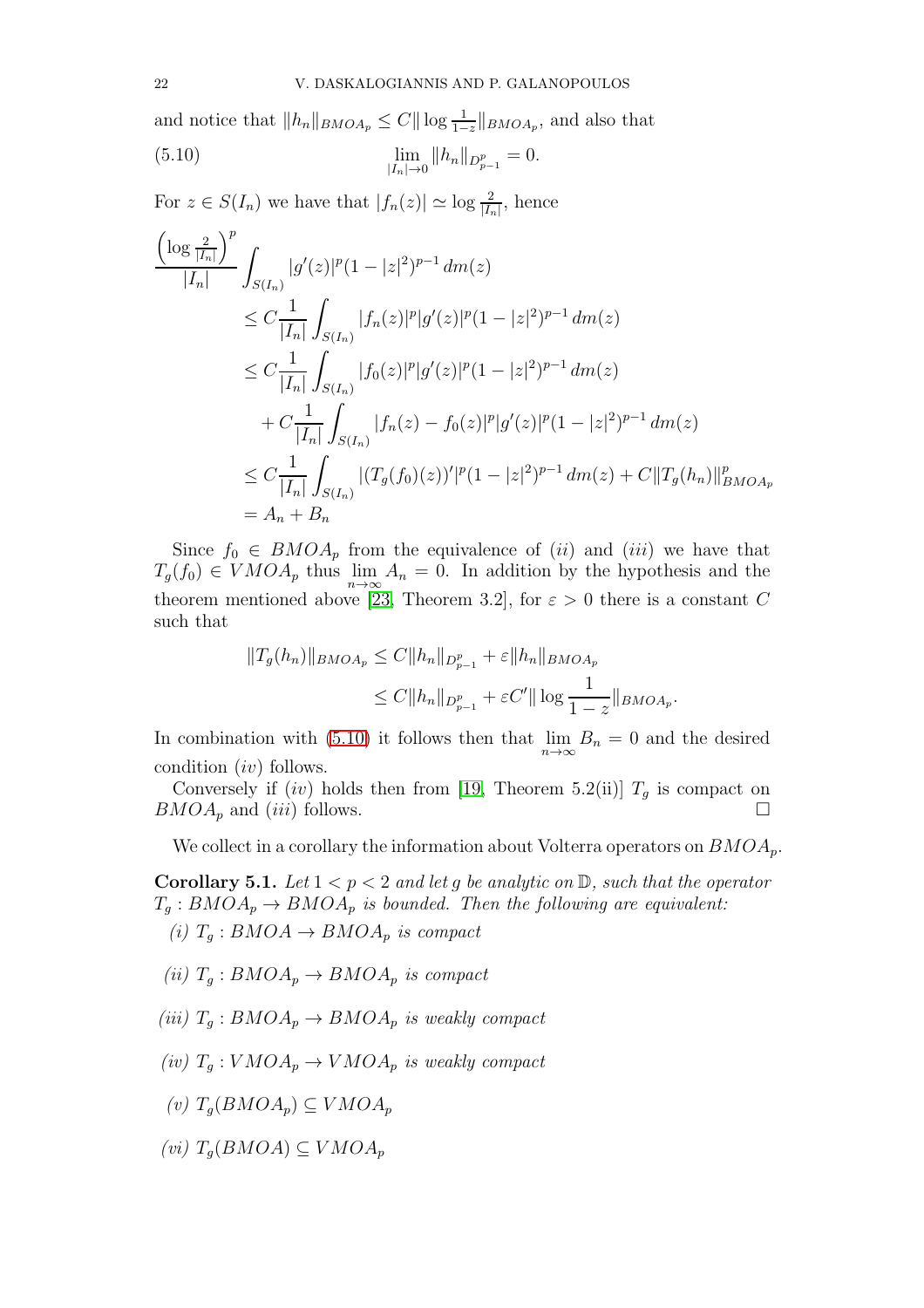(vii) The function g satisfies

$$
\lim_{|I| \to 0} \frac{\left(\log \frac{2}{|I|}\right)^p}{|I|} \int_{S(I)} |g'(z)|^p (1-|z|^2)^{p-1} dm(z) = 0.
$$

5.1. An application to composition semigroups. We will apply the above results on  $T_q$ , with a specific choice of the symbol g, to characterize the maximal subspace of strong continuity  $[\phi_t, BMOA_p]$  when the inducing semigroup of functions  $\{\phi_t\}$  has its Denjoy-Wolff point inside the disc, thus extending results in [\[9,](#page-23-8) Corollary 2].

Given a semigroup  $\{\phi_t\}$  with Denjoy-Wolff point b and infinitesimal generator G, define the *associated q-symbol*  $\gamma(z)$  as follows,

- (1) If  $b \in \mathbb{D}$  let  $\gamma(z) = \int_b^z$  $\zeta-b$  $\frac{\zeta-b}{G(\zeta)}d\zeta$
- (2) If  $b \in \partial \mathbb{D}$  let  $\gamma(z) = \int_0^z$ 1  $\frac{1}{G(\zeta)} d\zeta,$

and consider the Volterra operators  $T_{\gamma}$ . Notice that if  $b \in \partial \mathbb{D}$ , then  $\gamma$  coincides with the Koenigs function h associated to  $\{\phi_t\}$  [\[28,](#page-24-10) page 234]. The function h has the geometric property that for every  $w \in h(\mathbb{D})$ , the half-line  $\{w+t : t \geq 0\}$ is contained in  $h(\mathbb{D})$ . Thus the range of h contains an infinite strip, and an immediate consequence is that  $h$  does not belong to the little Bloch space  $\mathcal{B}_0$ . This implies that  $T_\gamma$  cannot be bounded on  $BMOA_p$ . For if we assume that  $T_{\gamma}$  is bounded then condition [\(5.1\)](#page-14-0) holds for  $g = \gamma$ . In particular, since  $(\log \frac{2}{|I|})^p \to \infty$  as  $|I| \to 0$  we must have

$$
\lim_{|I| \to 0} \frac{1}{|I|} \int_{S(I)} |\gamma'(z)|^p (1 - |z|^2)^{p-1} dm(z) = 0,
$$

thus  $h = \gamma \in VMOA_p \subset \mathcal{B}_0$  and this is a contradiction.

Corollary 5.2. Let  $1 < p < 2$  and  $\{\phi_t\}$  a semigroup with Denjoy-Wolff point  $b \in \mathbb{D}$  and associated g-symbol  $\gamma(z)$ , such that  $T_{\gamma}$  is bounded on  $BMOA_p$ . Then  $[\phi_t, BMOA_p] = VMOA_p$  if and only if  $T_\gamma$  is (weakly) compact on  $BMOA_p$ .

*Proof.* Suppose  $T_\gamma$  is (weakly) compact. From Corollary [\(5.1\)](#page-21-1), condition (vii) holds with  $\frac{z-b}{G} = \gamma'$ , and consequently Theorem [4](#page-10-1) gives the desired conclusion.

Conversely, suppose that  $[\phi_t, BMOA_p] = VMOA_p$ . Note that  $f'/\gamma' =$  $Gf'/(z - b)$  and that, since  $G(b) = 0$ , we have  $Gf' \in BMOA_p$  if and only if  $Gf'/(z - b) \in BMOA_p$ . By the assumption and from [\(2.9\)](#page-5-0), we have that

$$
VMOA_p = \overline{\{f \in BMOA_p : Gf' \in BMOA_p\}}
$$

Now if  $f \in BMOA_p$  is such that  $Gf' \in BMOA_p$ , this is equivalent to  $f'/\gamma' =$  $m \in BMOA_p$  and further to

$$
f(z) = \int_0^z m(\zeta)\gamma'(\zeta) d\zeta + c, \quad c \text{ a constant},
$$

for some  $m(z) \in BMOA_p$ . Thus  $f \in BMOA_p \cap (T_{\gamma}(BMOA_p) \oplus \mathbb{C})$ . But  $T_{\gamma}$  is bounded on  $BMOA_p$  so this intersection is just the image  $T_{\gamma}(BMOA_p)$ plus the constants. Since  $VMOA_p$  is closed, it follows that  $T_{\gamma}(BMOA_p) \subset$  $VMOA_p$  and Corollary [5.1](#page-21-1) then says that  $T_\gamma$  is (weakly) compact on  $BMOA_p$ .  $\Box$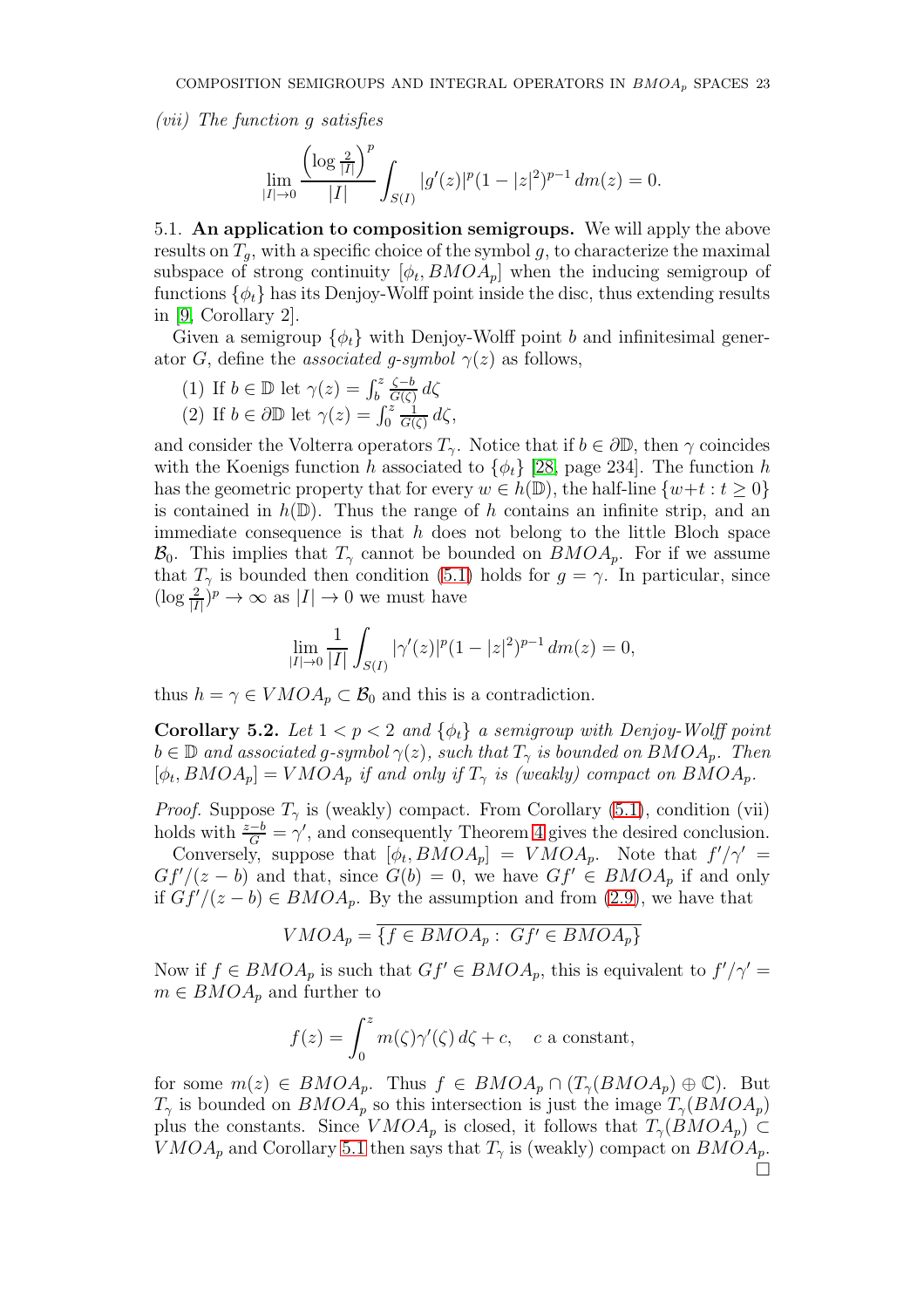5.2. Acknowledgements. The authors would like to thank professor A.G. Siskakis for carefully reading this manuscript and for his usefull suggestions that helped to improve this article.

### **REFERENCES**

- <span id="page-23-20"></span>1. A. Aleman and A. Siskakis, An integral operator on  $H<sup>p</sup>$ , Complex Variables, 28 (1995), 140-158.
- <span id="page-23-9"></span>2. C. Aliprantis, O. Burkinshaw, Positive operators, Springer, Dordrecht, (2006)
- 3. A. Anderson, M. Jovovic, W. Smith, Composition semigroups on BMOA and  $H^{\infty}$ , J. Math. Anal. Appl, 449(1) (2017), 843-852
- <span id="page-23-5"></span>4. R. Aulaskari, P. Lappan, Criteria for an analytic function to be Bloch and a harmonic or meromorphic function to be normal, Complex analysis and its Applications, Pittman Research notes in Mathematics, Series 305, Longman, Harlow (1994), 136-146
- <span id="page-23-6"></span>5. R. Aulaskari, L. Tovar, On the function spaces  $B_p$  and  $Q_p$ , Bull. Hong Kong Math. Soc., 1(1997), 203-208
- <span id="page-23-4"></span>6. R. Aulaskari, J. Xiao, R. Zhao, On subspaces and subsets of BMOA and UBC, Analysis 15(1995), 101-121
- <span id="page-23-0"></span>7. E. Berkson, H. Porta, Semigroups of analytic functions and composition operators, Michigan Math. J., 25(1978), 101-115
- 8. O. Blasco, M. Contreras, S. Díaz-Madrigal, J. Martinez, A. Siskakis, Semigroups of composition operators in BMOA and the extension of a theorem of Saranson, Integr. equ. oper. theory, 61(2008), 45-62
- <span id="page-23-8"></span>9. O. Blasco, M. Contreras, S. D´ıaz-Madrigal, J. Martinez, M. Papadimitrakis, A. Siskakis, Semigroups of composition operators and integral operators in spaces of analytic functions, Ann. Acad. Sci. Fenn. Math., 38(2013), 1-23
- <span id="page-23-10"></span>10. P. Bourdon, J. Cima, A. Matheson, Compact composition operators on BMOA, Trans. Amer. Math. Soc. 351(1999), 2183-2196
- <span id="page-23-2"></span>11. M. D. Contreras, S. Díaz-Madrigal, D. Vukotić, Compact and weakly compact composition operators from the Bloch space into Möbius invariant spaces, J. Math. Anal. Appl., Volume 415, (2)(2014), 713-735
- <span id="page-23-14"></span>12. N. Danikas, C. Mouratides, *Blaschke products in*  $Q_p$  *spaces*, Complex Variables Theory Appl. 43 (2000), 199–209.
- <span id="page-23-11"></span>13. D. Girela, Analytic functions of bounded mean oscilation, Complex function spaces, 61-170, Univ. Joensuu Dept. Math. Rep. Ser., 4(2001)
- <span id="page-23-1"></span>14. D. Girela and J. A. Pelaez, Carleson measures, multipliersand integration operators for spaces of Dirichlet type J. Funct. Anal. 241 (2006), 334–358.
- <span id="page-23-13"></span>15. D. Girela, J.A. Peláez and D. Vukotic, *Integrability of the derivative of a Blaschke* product, Proc. Edinb. Math. Soc. (2) 50 (2007), 673–687.
- <span id="page-23-19"></span>16. J. Laitila, S. Miihkinen and P. Nieminen, Essential norms and weak compactness of integration operators Arch. Math. (Basel) 97 (2011), 39–48.
- <span id="page-23-12"></span>17. M. Lindström and N. Palmberg, *Duality of a large family of analytic function spaces*, Ann. Acad. Sci. Fenn. Math. 32 (2007), 251–267.
- <span id="page-23-16"></span>18. D. Luecking, Representation and Duality in Weighted Spaces of Analytic Functions, Indiana University Mathematics Journal, 34(2) (1985), 319-336
- <span id="page-23-17"></span>19. J. Pau, R.Zhao Carleson Measures, Riemann Stieltjes and Multiplication operators on a general family of function spaces, Integral Equations and Operator Theory, 78(2014), 483-514
- <span id="page-23-3"></span>20. F. Perez-Gonzalez, J. Rättyä, Inner functions in the Möbius invariant Besov-type spaces, Proc. Edin. Math. Soc., 52(2009), 751-770
- <span id="page-23-7"></span>21. F. Perez-Gonzalez, J. Rättyä, Univalent functions in Hardy, Bergman and related spaces, Journal d' Analyse Mathematique, 105(1)(2008), 125-148
- <span id="page-23-15"></span>22. K. M. Perfekt, Duality and Distance Formulas in Spaces Defined by Means of Oscillation, Arkiv för Matematik 51 (2013), 345-361.
- <span id="page-23-18"></span>23. K. M. Perfekt, Weak Compactness of Operators Acting on o-O Type Spaces, Bulletin of the London Mathematical Society 47 (2015), 677-685